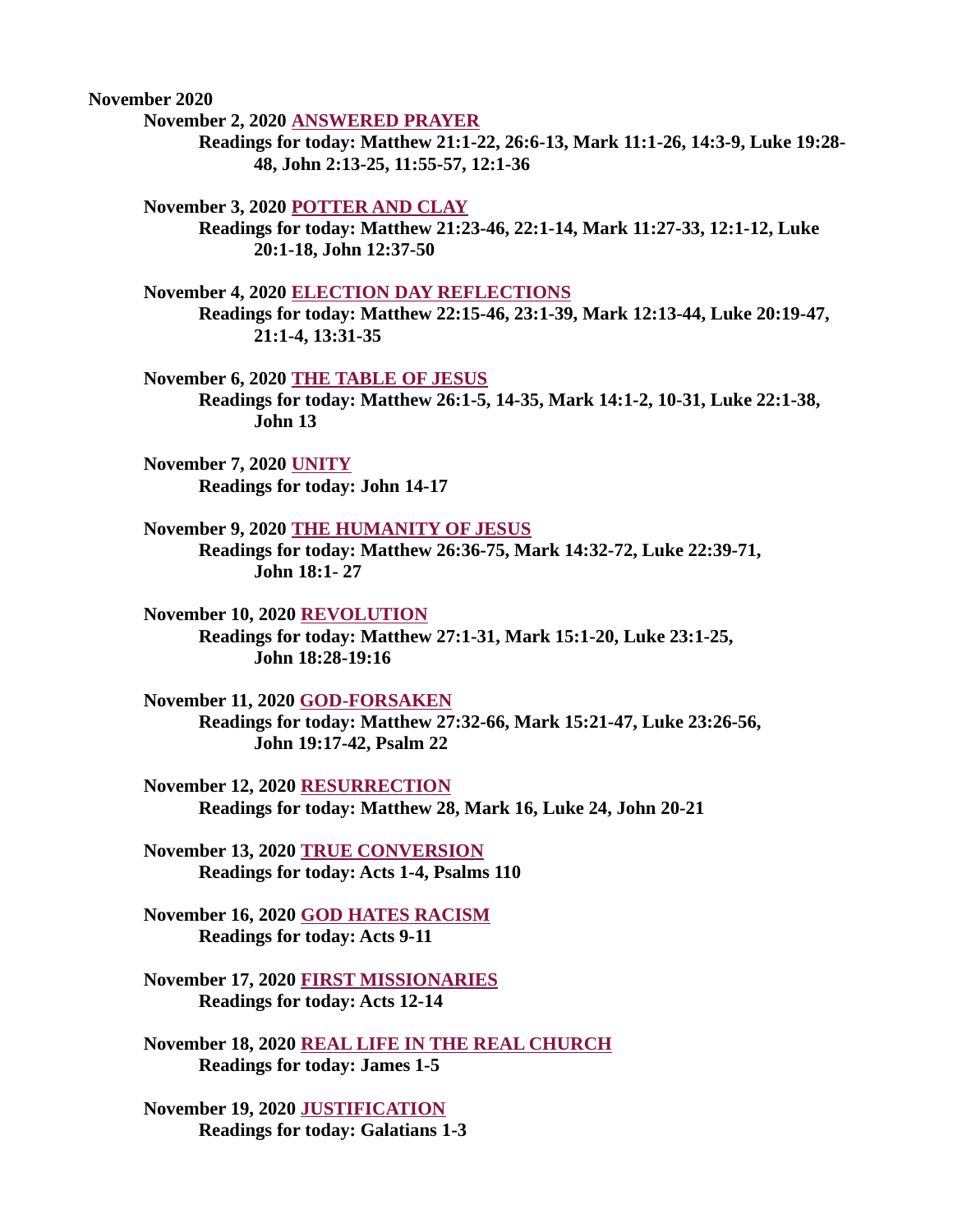[November 20, 2020 TRUE FREEDOM](#page-21-0) Readings for today: Galatians 4-6

[November 21, 2020 CHURCH CONFLICT](#page-22-0) Readings for today: Acts 15-16

[November 23, 2020 FAITH ON TRIAL](#page-24-0) Readings for today: Acts 17, 18-1-18

[November 24, 2020 TURNING THE WORLD UPSIDE DOWN](#page-26-0) Readings for today: 1 Thessalonians 1-5

[November 25, 2020 GOD IS MY HELPER](#page-27-0) Readings for today: 2 Thessalonians 1-3

[November 26, 2020 GIVING THANKS](#page-29-0) Readings for today: Acts 18:19-19:41

[November 27, 2020 THE MIND OF CHRIST](#page-31-0) Readings for today: 1 Corinthians 1-4

[November 30, 2020 WAIVING OUR RIGHTS](#page-33-0) Readings for today: 1 Corinthians 9-11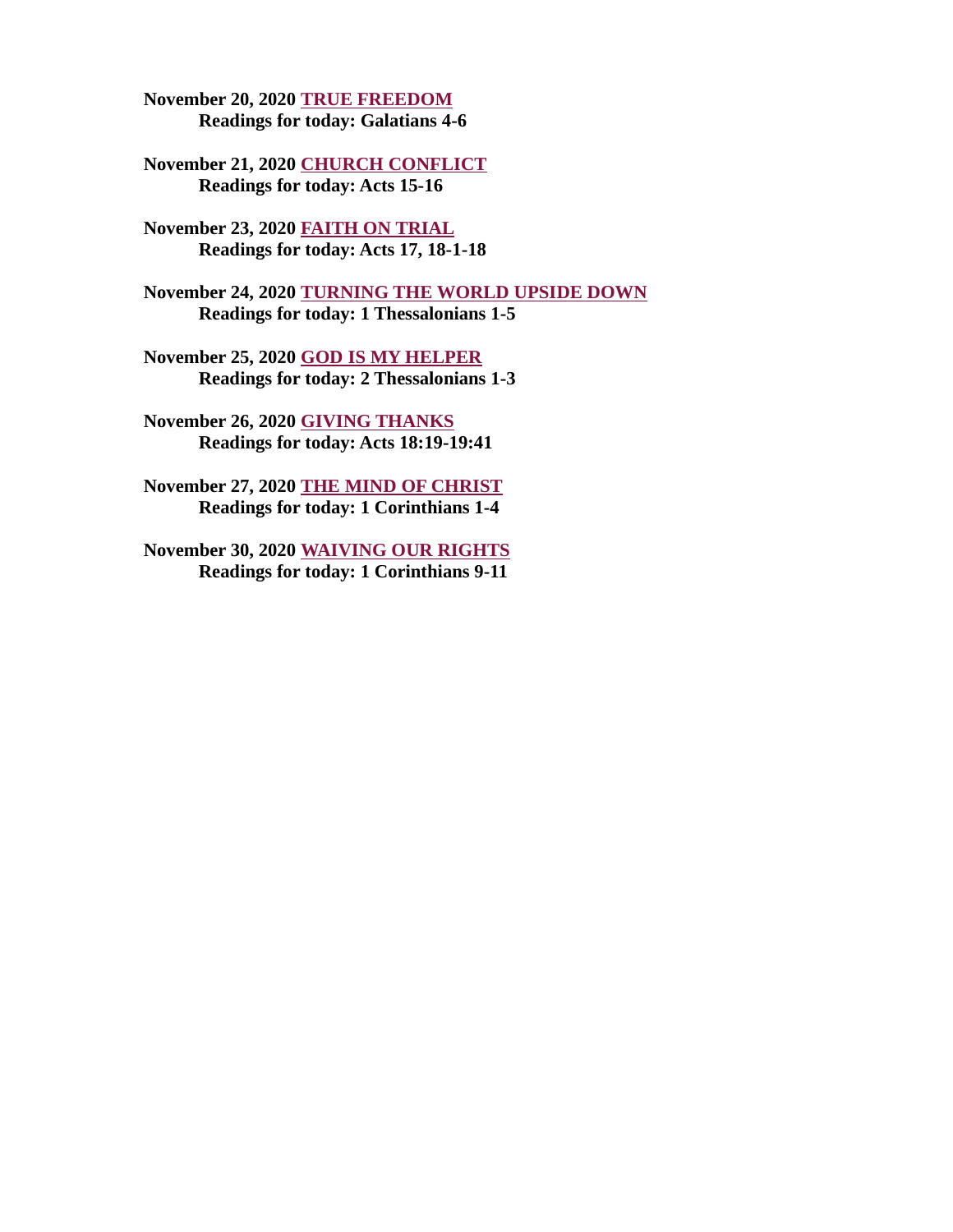#### November 2, 2020 ANSWERED PRAYER

<span id="page-2-0"></span>[Readings for today: Matthew 21:1-22, 26:6-13, Mark 11:1-26, 14:3-9, Luke 19:28-48, John 2:13-25,](https://www.biblegateway.com/passage/?search=Matthew+21%3A1-22%2C+26%3A6-13%2C+Mark+11%3A1-26%2C+14%3A3-9%2C+Luke+19%3A28-48%2C+John+2%3A13-25%2C+11%3A55-57%2C+12%3A1-36&version=ESV)  11:55-57, 12:1-36

"And Jesus answered them, "Truly, I say to you, if you have faith and do not doubt, you will not only do what has been done to the fig tree, but even if you say to this mountain, 'Be taken up and thrown into the sea,' it will happen. And whatever you ask in prayer, you will receive, if you have faith." (Matthew 21:21-22)

I am sure we all have things we've prayed over for years. Prayers for loved ones to come to faith. Prayers for those we care about to be healed. Prayers for direction. Wisdom. Guidance on decisions. Prayers for sin to be rooted out of our lives. Prayers for provision. Prayers for protection. Prayers for opportunities. If you are like me, you read a passage like today and you begin to wonder…do I not have enough faith? Is the reason my prayers aren't being answered my doubts? My fears? My sin?

What does it mean to "have faith?" In my experience, far too many of us equate faith with our feelings. We struggle with faith if we aren't feeling an emotional high during worship. We struggle with faith if we read the Bible and don't feel something. We struggle with faith if we pray and don't sense God's abiding presence. Still others of us equate faith with belief. Our mental assent to the notion that Jesus is who He says He is. We believe He lived. Died. Rose again. And while these certainly are aspects of faith – because we are to love God with all our hearts and minds – they do not represent the sum total of what Jesus is talking about here when he calls his disciples to "have faith."

Having faith means placing our trust in the Father's will. It means surrendering to His ways and His plans. It means setting His desires above our own. It represents a complete and total commitment to God no matter how we may feel or what we may think. Jesus trusted His Father. Jesus had faith. And what marked the faith of Jesus was the fact that He did nothing outside the will of His Father. He only did what His Father willed. Who knows how many prayers Jesus prayed over the course of His life like the one He will pray in Gethsemane…not my will but Thine be done? Who knows how many prayers Jesus prayed over the course of His life? How many times He asked the Father to let the cup pass Him by? On the surface, it appears the Father didn't answer those prayers. So does this mean Jesus didn't have enough faith? No. Quite the opposite. Jesus trusted completely in His Father and was willing to do whatever His Father willed so He relinquished His own will. His own thoughts. His own desires. And the Father used Him to "move mountains into the heart of the sea" as the power of sin was broken and death defeated.

Jesus had faith. And because He had faith, He always…ALWAYS…asked for the Father's will to be done in His life. When Jesus encourages His disciples that "whatever they ask for" they will receive, He assumes they will be asking for the Father's will just as He has been asking for the Father's will throughout the course of His own life and ministry. This is a baseline assumption when it comes to prayer. It is foundational to true Christian prayer. When we come before the Father, we do not come simply to present our requests or ask God to bless our will and our way. We come boldly but humbly before His throne. We come with confidence and a surrendered heart knowing the Father already knows what's best for us. We come not with clenched fists but with open hands to whatever the Father desires for our lives. We lift our loved ones up to Him, trusting in His gracious election. We lift those we care about up to Him, trusting Him for healing in this life or the next. We pray for His wisdom to understand our circumstances. We ask for His strength to root out sin in our lives, knowing all the while that His grace is sufficient for us and His power is made perfect in our weakness. This is what it means to "have faith" when we pray.

Readings for tomorrow: Matthew 21:23-46, 22:1-14, Mark 11:27-33, 12:1-12, Luke 20:1-18, John 12:37-50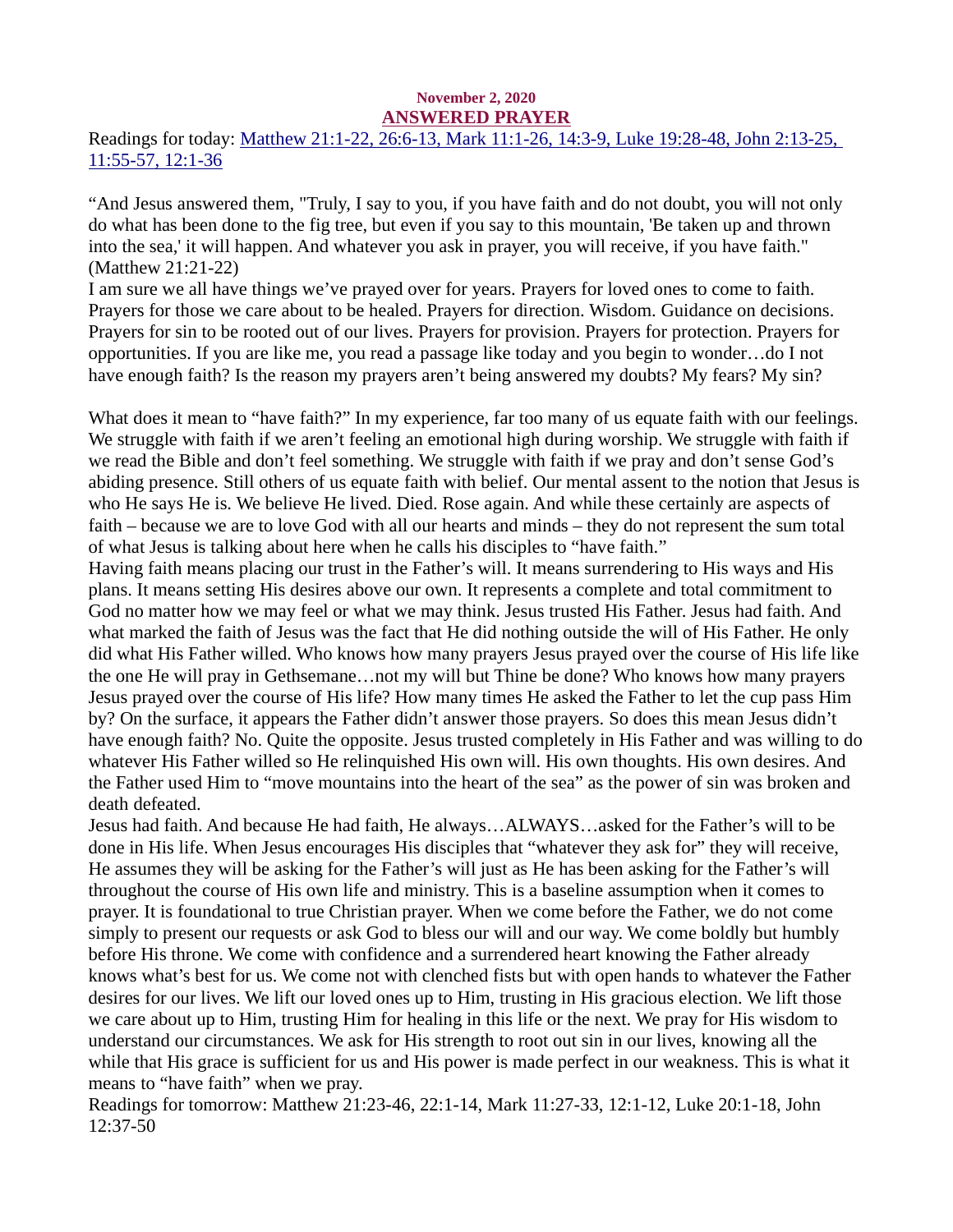#### November 3, 2020 POTTER AND CLAY

<span id="page-3-0"></span>[Readings for today: Matthew 21:23-46, 22:1-14, Mark 11:27-33, 12:1-12, Luke 20:1-18, John 12:37-50](https://www.biblegateway.com/passage/?search=Matthew+21%3A23-46%2C+22%3A1-14%2C+Mark+11%3A27-33%2C+12%3A1-12%2C+Luke+20%3A1-18%2C+John+12%3A37-50&version=ESV)

"Therefore they could not believe. For again Isaiah said, "He has blinded their eyes and hardened their heart, lest they see with their eyes, and understand with their heart, and turn, and I would heal them." (John 12:39-40)

"For many are called, but few are chosen." (Matthew 22:14)

These are some difficult words to hear. How is it that God would choose some and not others? How is it that God would open the eyes of some and not others? How is it God would regenerate some hearts and not others? How is it that God would actively blind eyes and harden hearts to the message of the gospel? Matthew even takes it a step further. Many are called but few are chosen? Is God playing some cosmic game of "duck, duck, goose?" Is that how salvation works?

I will not pretend to probe the mysteries of divine election in this post. Nor will I seek to untangle the Gordian knot of predestination vs. free will. I imagine that debate will last until Jesus' return. Perhaps even beyond. It is not given to us to understand these things, only to accept them. And this is where our faith is put to the test. Do we believe God is good? Do we believe God is wise? Do we believe God is true? Do we believe God has a plan? Do we believe God is worthy? Do we believe God is righteous? All these things are called into question the very moment we read verses like these and think to ourselves "this doesn't seem fair."

It is a dangerous thing to question the nature and character of God. It is a fearful thing for the clay to say to the Potter, why have you made me thus? It is arrogant to demand God give an account to us or answer to our flawed notions of justice or meet our democratic standards of fairness. This is where growing up in America where our leaders must answer to the will of the people hurts us. Our cultural context works against us as we read. God is no democratically elected leader. He is our King. Our Lord. Our Sovereign. He created the universe and all that is in it. We are dust. We are ashes. We are nothing and it is only because God has decided to set His love on us that we are worth anything at all. It is only because God decided to make us in His image that we have dignity and honor. But these things are not our own! They are conveyed to us by God Himself for His own mysterious purposes.

So what if God – desiring to make known His power and reveal His glory – decided to make some vessels for honor and some for dishonor? What if God – desiring to make known His justice and righteousness – raises up some for glory and others for destruction? Does this make God unjust? Does this make God unfair? Does this call into question God's goodness and righteousness? If we are honest, there can be only one answer. What right do we – created beings one and all – have to question our Creator? As the Apostle Paul says, "What right does the clay have to question the Potter?" Here is where the rubber meets the road when we talk about surrender. Submission. Sacrifice. We lay it all in His hands. We give it all to Him. He alone is worthy of all glory and honor and power because He stands outside time and space and creation. He is far removed from any of our human notions of justice and righteousness. He does not answer to His creation. Furthermore, humility demands that we accept the fact that He sees far more than any of us do. He has an eternal perspective we cannot grasp. His wisdom is infinite and His knowledge without end. What seems paradoxical to us is logical to Him. What seems contradictory to us makes perfect sense for Him. What seems impossible to us is well within the bounds of His authority and rule and reign. At the end of the day it comes down to this... God is God and we are not. This is good news. Especially on Election Day. Amen?

Readings for tomorrow: Matthew 22:15-46, 23:1-39, Mark 12:13-44, Luke 20:19-47, 21:1-4, 13:31-35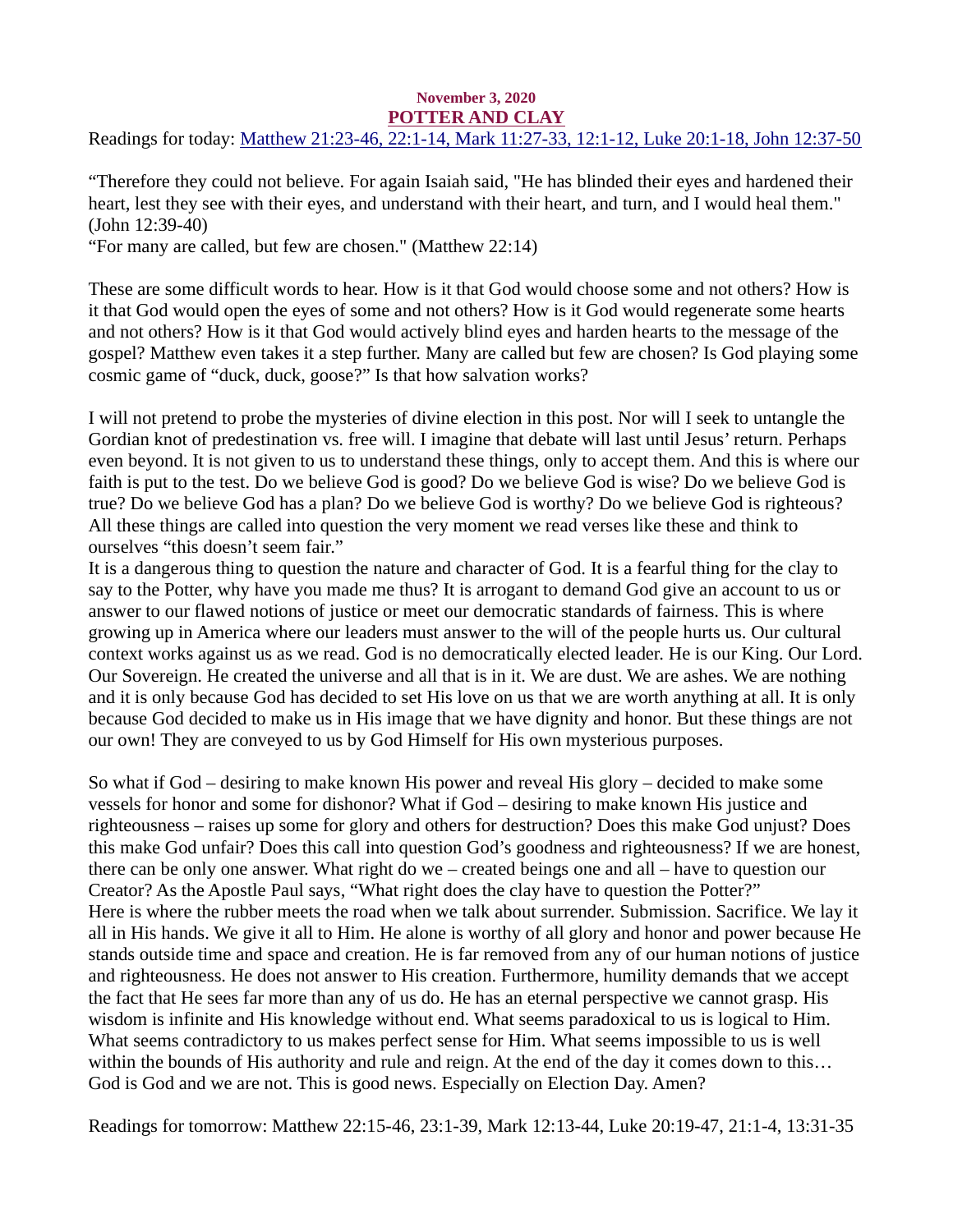## November 4, 2020 ELECTION DAY REFLECTIONS

<span id="page-4-0"></span>[Readings for today: Matthew 22:15-46, 23:1-39, Mark 12:13-44, Luke 20:19-47, 21:1-4, 13:31-35](https://www.biblegateway.com/passage/?search=Matthew+22%3A15-46%2C+23%3A1-39%2C+Mark+12%3A13-44%2C+Luke+20%3A19-47%2C+21%3A1-4%2C+13%3A31-35&version=ESV)

One of the great dangers to our nation today is self-righteousness. We seem utterly convinced of our own virtue and our opponent's vice. We are sure that our cause is good and our opponent's is evil. Our people, our platform, and our party represents justice, righteousness, and the American Way while our opponents people, platform, and party represents oppression, wickedness, and an existential threat to our way of life. Is it any wonder that our nation is literally tearing itself apart?

Self-righteous people can rationalize just about anything. So convinced of their own good, they set themselves up as judge and jury over those who disagree. So convinced of their own way, they refuse to tolerate any dissent. So convinced of their own virtue, they de-humanize their opposition which then leads to violence and chaos. When you attempt to confront a self-righteous person, they deflect. They refuse to listen. They cannot hear anything that does not fit their narrative. When you attempt to work with a self-righteous person, you will find them rigid, legalistic, and unwilling to compromise. In short, it is their way or the highway. In extreme cases, it is their way or you lose your job. Lose your relationship. Lose your freedom if they have their way. Self-righteousness is the fundamental root of all totalitarian societies.

Sadly, it's not new. Jesus himself encountered it. Listen to how he describes it in the Gospels. "The scribes and the Pharisees sit on Moses' seat, so do and observe whatever they tell you, but not the works they do. For they preach, but do not practice. They tie up heavy burdens, hard to bear, and lay them on people's shoulders, but they themselves are not willing to move them with their finger. They do all their deeds to be seen by others. For they make their phylacteries broad and their fringes long, and they love the place of honor at feasts and the best seats in the synagogues and greetings in the marketplaces and being called rabbi by others. But you are not to be called rabbi, for you have one teacher, and you are all brothers. And call no man your father on earth, for you have one Father, who is in heaven. Neither be called instructors, for you have one instructor, the Christ. The greatest among you shall be your servant. Whoever exalts himself will be humbled, and whoever humbles himself will be exalted." (Matthew 23:2-12)

Does that sound familiar at all? How many times have we seen political leaders come up with all sorts of ideas they impose on us while exempting themselves from the same rules? How many times have we seen someone in authority say one thing and do another? How many times have we watched as people of influence and power and great wealth act in self-serving and self-promoting ways? We are a nation of hypocrites which is why we find ourselves in the mess we're in. Jesus calls us to a different path. If we want to be great…truly great…we must become a servant. We must humble ourselves not just before God but before one another. We must decrease so that Christ may increase. We must seek to serve rather than be served.

We have a long way to go, friends. It's going to take years to dig ourselves out of the hole we find ourselves in. It will take each one of us doing our part. We all bear responsibility for the mess we've made. By definition, in a democracy we get the government we deserve. The current political chaos serves as a mirror, reflecting back on us our own worst fears and failures. Change must begin in each human heart. Self-righteousness much be rooted out and replaced with humility and sacrificial love. This is our only hope and it must be our continual prayer if America is ever to thrive again.

Readings for tomorrow: Matthew 24-25, Mark 13, Luke 21:5-38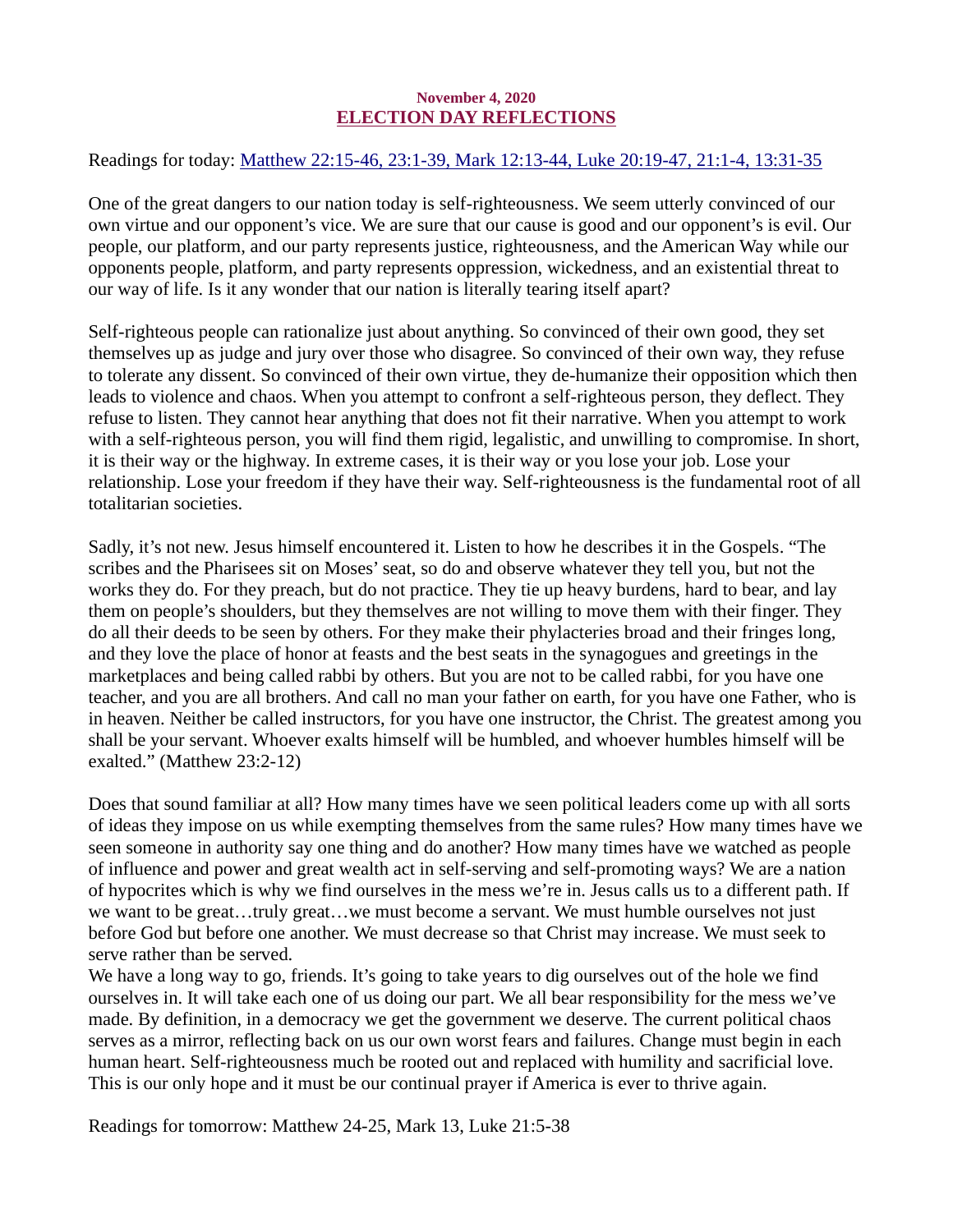#### <span id="page-5-0"></span>November 6, 2020 THE TABLE OF JESUS [Readings for today: Matthew 26:1-5, 14-35, Mark 14:1-2, 10-31, Luke 22:1-38, John 13](https://www.biblegateway.com/passage/?search=Matthew+26%3A1-5%2C+14-35%2C+Mark+14%3A1-2%2C+10-31%2C+Luke+22%3A1-38%2C+John+13&version=ESV)

Election Day has come and gone and the results still remain in doubt. We don't know yet who won. Who lost. Votes are still being counted. Lawsuits have been filed. Debate rages as those on the political Left accuse the Right of voter suppression and those on the political Right accuse the Left of voter fraud. The outrage in our country is boiling over. Battle lines are being drawn. Apocalyptic pronouncements are being made. Listening to the rhetoric, it feels like we are engaged in a civil war. And perhaps we are. At least on social media. As I scroll, I find myself strangely (?) thankful to God for the diversity of friends He has given me. Friends from across the political spectrum. People of color from all walks of life. Friends who are rich and friends who are poor. Urban friends. Rural friends. Friends who are gay and straight. Most of these friends are Christian. Many, however, are not. And I love them all. But it's hard right now. Those friendships are being tested. The bonds of love are beginning to fray. Political views have become a litmus test for a person's character. Those that fail are not just different. They are evil. They are not just misguided. They are malevolent. They are not just mistaken. They are immoral.

Our politics have taken on a theological edge. Both sides claiming Jesus. Both sides believing He is on their side, defending their cause. Religious wars are always the most brutal because the battle is between good and evil with heaven and hell literally at stake.

But what if Jesus isn't taking sides? What if, instead, Jesus is calling us to take His side? What does that look like, you might ask? It looks like a table where 12 disciples sit, eating a meal together. James and John are there. Two guys who think they're better than everyone else. Simon the Zealot is there giving the stink-eye to Levi the tax collector. Peter is there in all his arrogance and pride. And Judas. The betrayer. The man who was just paid 30 pieces of silver to hand Jesus over. What a crew! The differences could not be more stark! The divisions more pronounced! And yet what does Jesus do? "He laid aside his outer garments, and taking a towel, tied it around his waist. Then he poured water into a basin and began to wash the disciples' feet and to wipe them with the towel that was wrapped around him." (John 13:4-5) "He took bread, and after blessing it broke it and gave it to the disciples, and said, "Take, eat; this is my body." And he took a cup, and when he had given thanks he gave it to them, saying, "Drink of it, all of you, for this is my blood of the covenant, which is poured out for many for the forgiveness of sins." (Matthew 26:26-28) If the table of Jesus was large enough to include even His betrayer, could not our tables also be set for those who might disagree with us politically? Does this mean we gloss over or ignore or withdraw from the political debate? Of course not! Jesus wasn't killed for His love. He was killed because He was politically dangerous. We must defend the cause of the widow and orphan, alien and stranger, unborn and oppressed. We must lift up the poor. Come alongside the hurting and the wounded and abused. We must put an end to violence in our local communities. We cannot tolerate corruption or make excuses for the immorality of our leaders. We have to demand more. More from them. More from one another. More from ourselves.

Friends, we betray Jesus when we attempt to co-opt Him for our cause. The reality is all have sinned and fallen short of the glory of God. Even our righteousness is like filthy rags to Him. Only God is holy. Only God is just. Only God is merciful. And faithfulness to God means following His example. Humbling ourselves. Laying aside our pride and privilege. Taking the place of a lowly servant. Washing the feet of those with whom we disagree. Laying down our lives for others irrespective of their political beliefs. Loving even our enemies, especially on Twitter. ;-)

Readings for tomorrow: John 14-17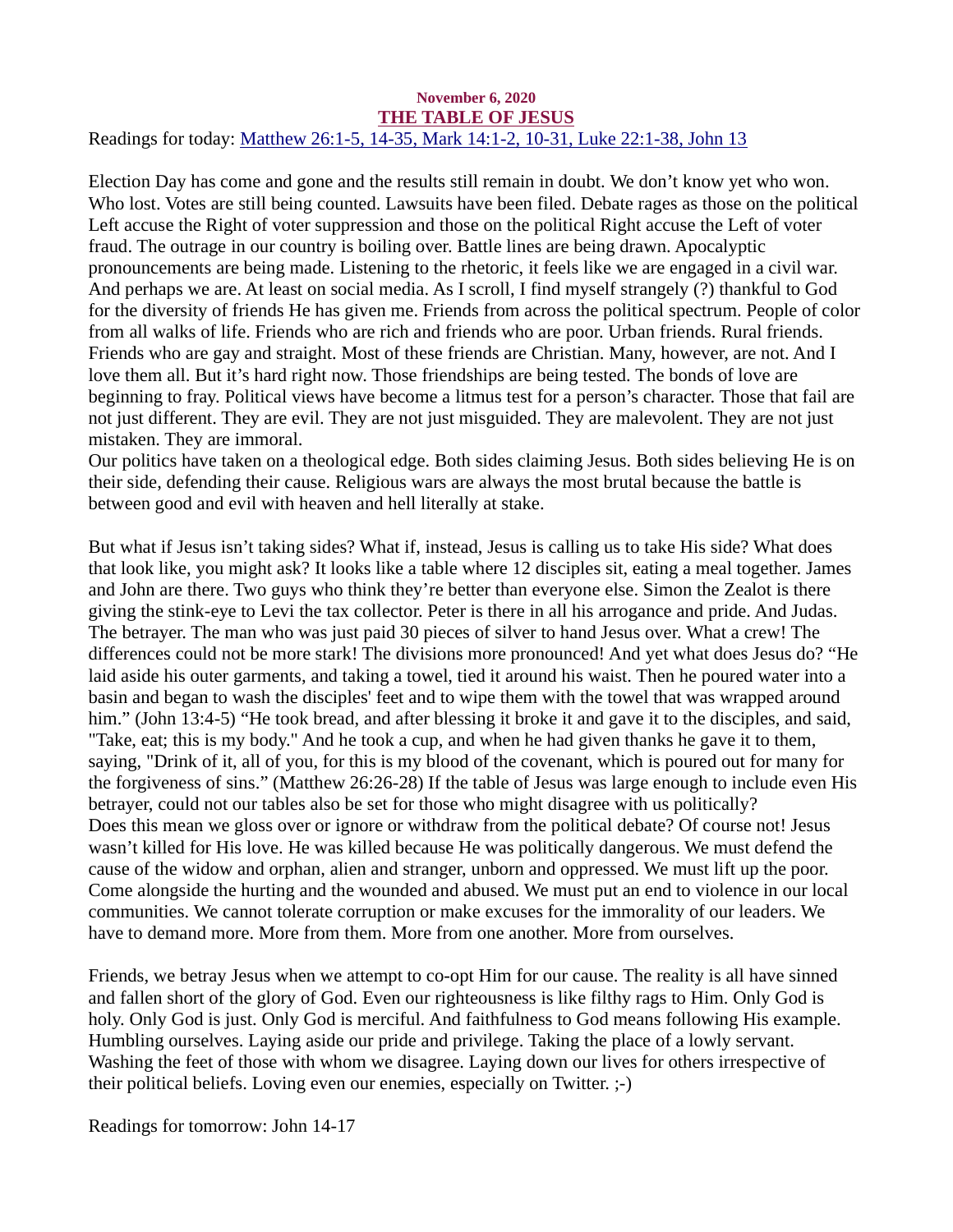## November 7, 2020 UNITY

<span id="page-6-0"></span>[Readings for today: John 14-17](https://www.biblegateway.com/passage/?search=John+14-17&version=ESV)

"The glory that you have given me I have given to them, that they may be one even as we are one, I in them and you in me, that they may become perfectly one, so that the world may know that you sent me and loved them even as you loved me." (John 17:22-23)

There is power in unity. There is power when God's people abide in Him. There is power when the Holy Spirit comes upon us. This power is not our own. It is a divine power. Tearing down every stronghold and every high thing that sets itself up against the knowledge of God. Tearing down every dividing wall of hostility that stands between us and God, us and each other. It is the power of salvation for all who believe. It's a power that regenerates hearts. Justifies our very being. Sanctifies our lives. It is a power to make those orphaned by sin into children of the Most High. This is the power of God.

Jesus knew this power. Jesus drew on this power. Jesus understood this power. He lived in close, deep, intimate communion with His Father His entire life and He drew on this power constantly to heal, forgive, cast out demons, calm storms. He drew on this power when He multiplied the loaves and fishes and turned water into wine. He drew on this power when He suffered. Died. And this same power was at work when He was raised from the dead.

This is the power Jesus offers to those who follow Him. Throughout His farewell discourse in John 14- 17, Jesus refers constantly to the unity He has with the Father and the unity desires to have with His people.

If you had known me, you would have known my Father also.

Do you not believe that I am in the Father and the Father is in me?

I will ask the Father, and he will give you…the Spirit of truth…You know him, for he dwells with you and will be in you.

I will not leave you as orphans; I will come to you.

In that day you will know that I am in my Father, and you in me, and I in you.

If anyone loves me, he will keep my word, and my Father will love him, and we will come to him and make our home with him.

I am the vine; you are the branches. Whoever abides in me and I in him, he it is that bears much fruit, for apart from me you can do nothing. (John 14:7, 10, 16-18, 20, 23, 15:5)

The gift Jesus offers us in Himself is beyond comprehension. He literally offers us the same power that created the universe. The same power that raised the dead. The same power that will one day bring all things together and make all things new. This same power is available to us through our relationship with Christ and the indwelling presence of the Holy Spirit. This is why no weapon that is formed against us can stand! This is why no flaming arrows of the evil one can pierce the shield of faith! This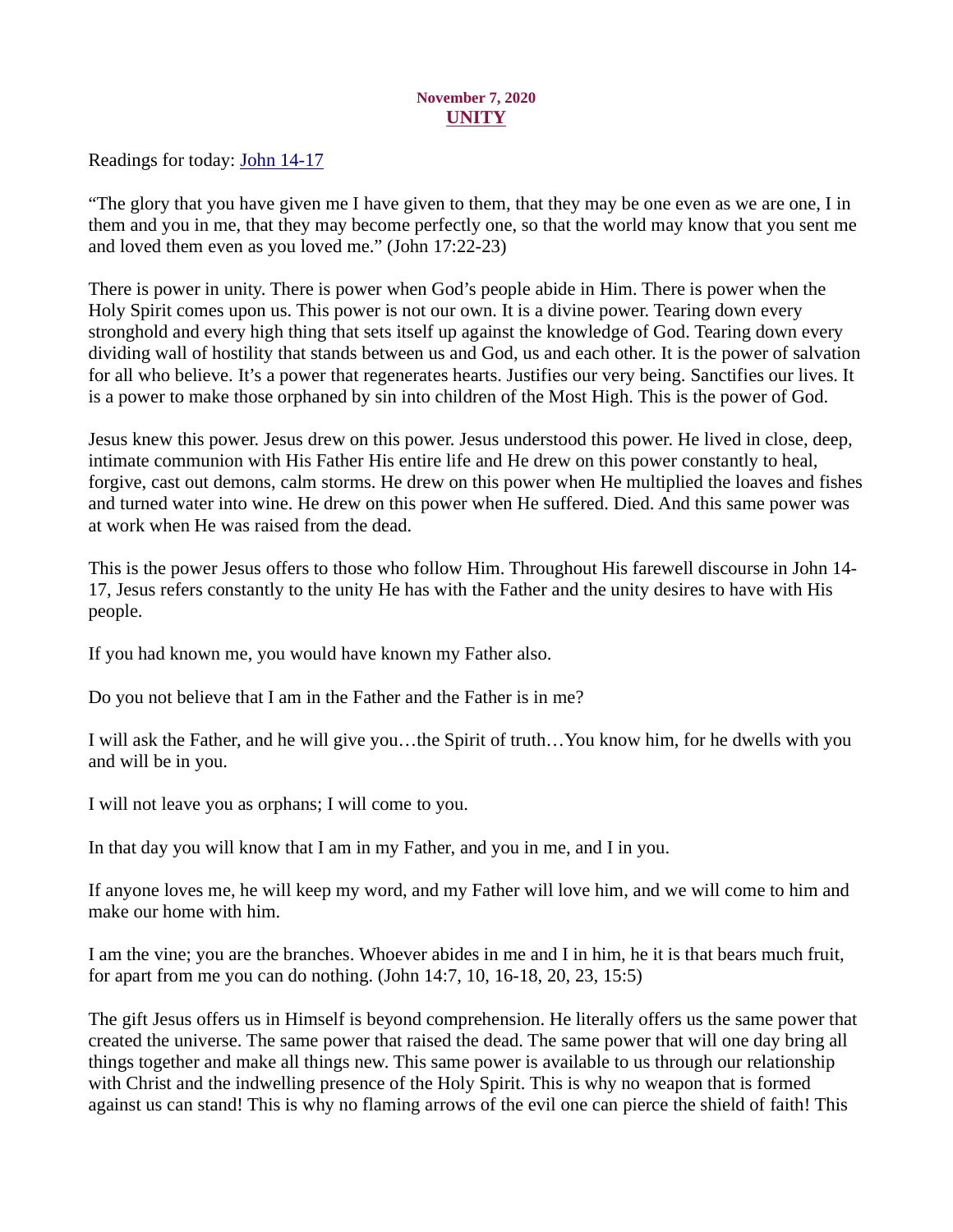is why we have nothing to fear! Because we abide in the Vine! We stand on the Rock! We drink from fountains of Living Water!

But what does union with Christ look like? Agreement. Submission. Surrender. It requires us to take our lives. All our thoughts. All our words. All our desires and align them with Jesus. Make His will our own. Allow His Spirit to determine what is True and Noble and Right rather than continuing to do what is right in our own eyes.

As we draw close to Jesus, we will find ourselves drawing close to one another as well. The Body of Christ will discover a collective power in its unity that will make a huge impact on the world. I firmly believe this is the secret to the revival taking place in Ethiopia, South Sudan, Uganda, and Djibouti. Almost 5,000 churches have been planted. Over 600,000 lost people have been saved. God is changing the landscape in places like Gojo, Dire Dawa, and Borena. He is changing the landscape in Torit, South Sudan and in northern Uganda. He is just getting started in Djibouti and will move into Somalia in the next few years. All because believers in these regions have put aside their differences and come together as one in Christ. Does this mean they agree on everything? Absolutely not! Unity is not the same as unanimity! No, their unity comes from a deeper source. A spiritual source. A well that never runs dry. Their common faith in Christ!

I love the words of Psalm 133. How good it is when brothers and sisters dwell together in unity! It is like precious oil that overflows! Dew that drenches the mountains, bringing new life! There God commands His blessing…life evermore! In these fractured and divided times, the church has a great opportunity to show the world the power of the gospel in our unity with Christ and each other! May we answer the call of Jesus' prayer!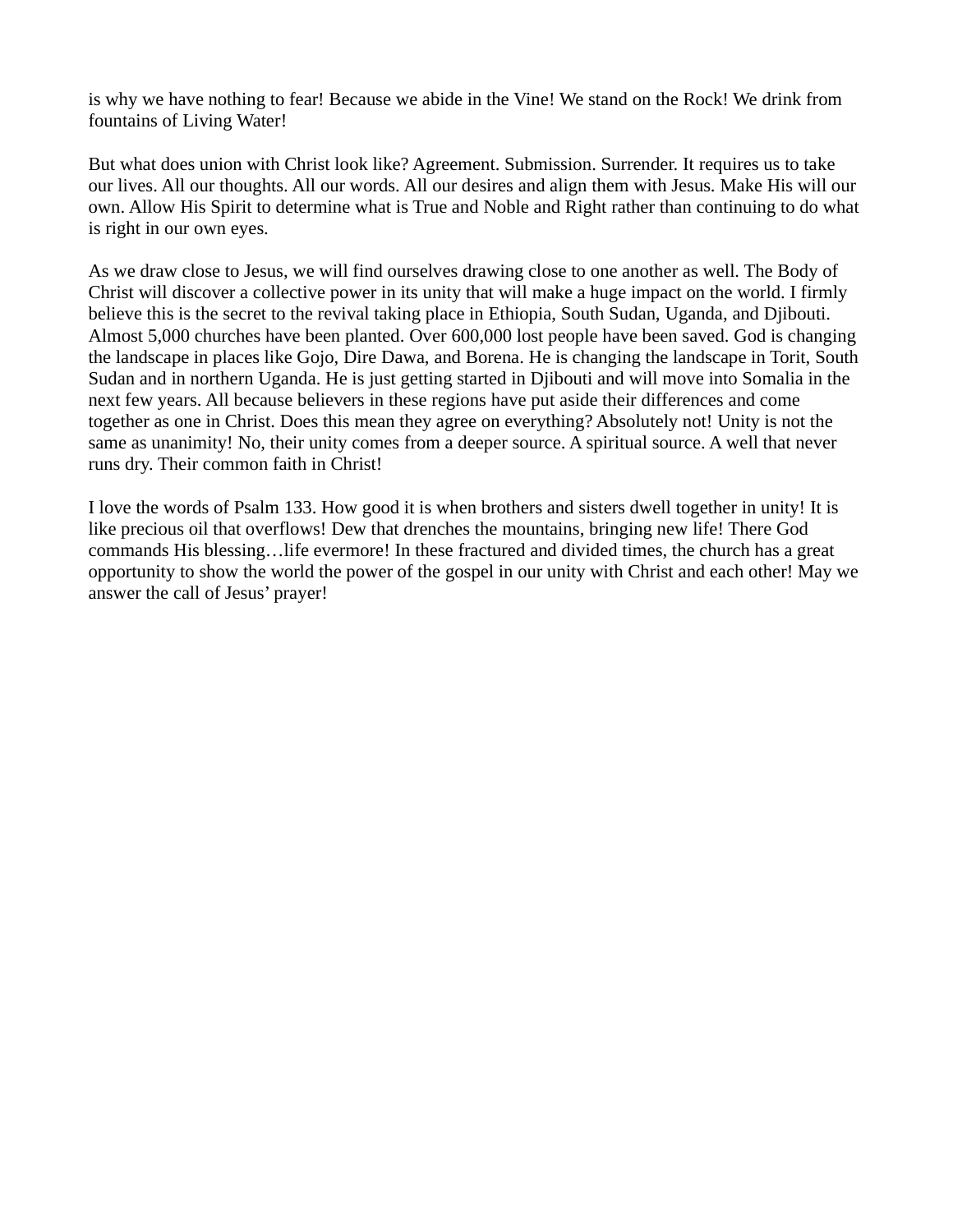### November 9, 2020 THE HUMANITY OF JESUS

<span id="page-8-0"></span>[Readings for today: Matthew 26:36-75, Mark 14:32-72, Luke 22:39-71, John 18:1-27](https://www.biblegateway.com/passage/?search=Matthew+26%3A36-75%2C+Mark+14%3A32-72%2C+Luke+22%3A39-71%2C+John+18%3A1-27&version=ESV)

There is nothing more revealing about the humanity of Jesus than His time in the Garden of Gethsemane. Sorrowful and troubled. His soul in great distress. In agony, He weeps. His anxiety is so high, He sweats great drops of blood. Some theologians speculate that what Jesus was experiencing in this moment was the withdrawal of the Holy Spirit. The withdrawal of the Father's abiding presence as He begins to take on His shoulders the full weight of human sin. The dark reality of what He is about to suffer hits Him with full force. He begs the Father to take the cup away. But the Father is committed to this course of action. The Cross awaits the Messiah.

The disciples flee. All their hopes are dashed as Jesus commands them to put away their swords. Their secret dreams of an uprising that would overthrow the Romans and re-establish the Kingdom of God on earth come to an end when Jesus heals the wounded soldier. One can imagine their bitter disappointment when Jesus DOESN'T call on legions of angels to fight at His side. So they abandon Him. They finally see where all this headed and it doesn't look good.

But Peter isn't quite ready to give up. He follows at a distance. Maybe waiting for an 11th hour miracle that would justify the last three years of his life. Has it all been a waste? Have all the sacrifices he's made been for naught? Leaving his business? His home? His family? So he sits in the courtyard of the high priest hoping to hear news of the verdict. A servant girls sees him. He denies knowing Jesus and gruffly moves away to the entrance. She follows. Again, he denies knowing Jesus. A crowd has now gathered. Finally, he lets out a curse and swears he has never been with the man. In that moment, Jesus turns and looks at him. Peter sees His Lord on His knees being brutally beaten by the Romans. The religious elite jeering and cursing and spitting on Him. Peter is utterly broken. This is really happening. All hope is truly lost.

I've often wondered what Jesus must have felt in that moment as well. His most faithful disciple. The one He loved perhaps more than any of the others. The man He had poured so much of His life into over the last three years abandoning Him. Betraying Him. Denying Him. Though expected, it must have cut Him deeply. Jesus is now truly all alone. His followers are all gone. The Spirit has withdrawn His presence. The angels are no longer at His side. He must face His suffering alone. He has been forsaken. And this is just the beginning. It is the Father's will that He drink this cup to its dregs in order to save us from our sins.

"Therefore he had to be made like his brothers in every respect, so that he might become a merciful and faithful high priest in the service of God, to make propitiation for the sins of the people. For because he himself has suffered when tempted, he is able to help those who are being tempted...Consequently, he is able to save to the uttermost those who draw near to God through him, since he always lives to make intercession for them." (Hebrews 2:17-18, 7:25)

Readings for tomorrow: Matthew 27:1-31, Mark 15:1-20, Luke 23:1-25, John 18:28-19:16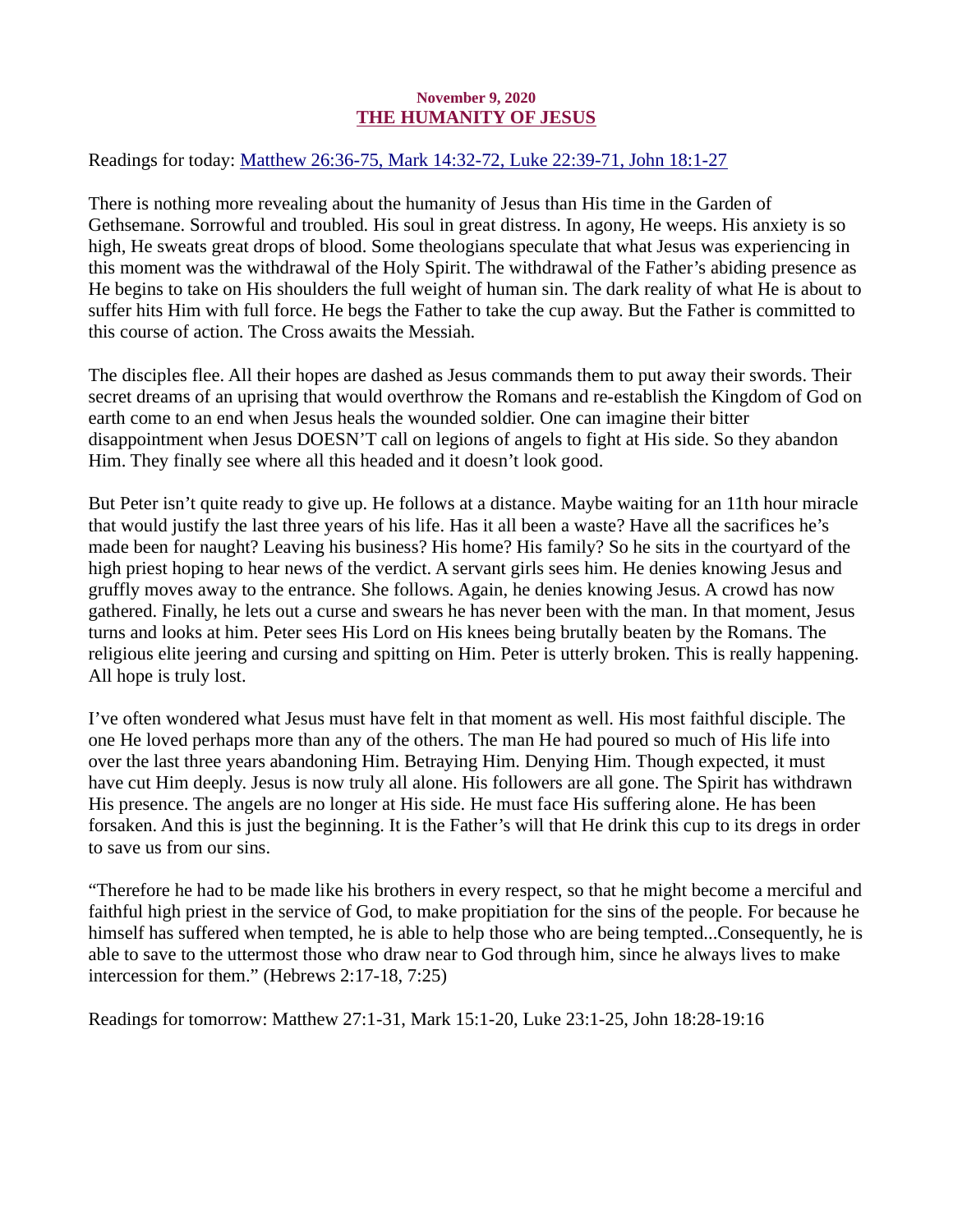# November 10, 2020 REVOLUTION

<span id="page-9-0"></span>[Readings for today: Matthew 27:1-31, Mark 15:1-20, Luke 23:1-25, John 18:28-19:16](https://www.biblegateway.com/passage/?search=Matthew+27%3A1-31%2C+Mark+15%3A1-20%2C+Luke+23%3A1-25%2C+John+18%3A28-19%3A16&version=ESV)

Barabbas has always fascinated me. I used to picture him as a common criminal. A wild-eyed murderer with crazy hair. Someone who was probably insane. I could never understand why the people would willingly exchange Jesus for this nut job. Why put a violent criminal back on the streets? Why invite this kind of danger back into the community? Were they truly that angry with Jesus?

But then I began to read a little deeper. Barabbas was not an ordinary criminal. He was a leader of an insurrection. A revolution in the city that threatened to overthrow Rome. As such, he may have been well-known. Famous. Admired for his zeal. Revolutionaries are always popular with the people. Yes, they may be violent. Yes, they may kill for the sake of the cause. But history is written by the victors and one man's murderer is another's freedom fighter.

Furthermore, I believe the people had become that disenchanted with Jesus. We simply cannot overstate their hope that He would be the one to overthrow the Romans. Cleanse the Temple. Purify the priesthood. Get rid of the hated Herodian dynasty. Re-establish the kingdom. Sit on David's throne. Reign and rule over a free, independent, powerful nation of Israel. As such, Jesus' words to Pilate, "My kingdom is not of this world..." (John 18:36) were brutally disappointing. To adapt that famous line from William Congreve, "Heaven has no rage like love to hatred turned, Nor hell a fury like a woman (or a people) scorned." When Jesus failed them, the people turned on Him. Their love turned to hatred. Their devotion to rage. Their fury burned white-hot and, when given an opportunity to exchange Him for another, a revolutionary who understood their cause, they jumped at the chance.

Sadly, we continue to make the same mistake. We simply cannot seem to put aside our fascination with those who would use the tools of violence and anger and hatred to bring about a revolution. The ends justify the means in our minds. So we attach ourselves to Barabbas' of all stripes only to be let down over and over again. And once the revolutionary fires burn out - as they always do - we find ourselves worse off than before. The darkness creeps in. The despair deepens. Hopelessness settles into our hearts.

When will we understand? When will we grasp the full measure of what Jesus is saying? His Kingdom is not of this world! His ways are not our ways! His thoughts are not our thoughts! Our hope can be built on nothing more. Nothing less. Nothing else than Jesus' blood and righteousness! He alone is our firm foundation! He alone is the Rock of our salvation! He alone is our sanctuary and fortress! Our refuge and strength! Our very present help in times of trouble! If we have faith in Him, we will not fear! Though the earth give way. Though the oceans roar. Though the mountains fall into the heart of the sea! Nations rage! The kingdoms of this earth come and go! Only God remains. He will not be moved. He will not slumber or sleep. He is the Lord of hosts. When He utters His voice, the earth melts.

Remember, Jesus could have called down legion upon legion of angels and laid waste to the Roman Empire. He could have called on the Heavenly Host to defeat all those who opposed Him. Not a single lash of the whip would have touched Him. Not a single blow would have landed unless He willed it to be so. Jesus chose to turn the other cheek. To let the violence and rage play itself out on His body. He took every stroke. He endured every blow. He willingly suffered every stripe. So that we might be healed. So death might be defeated. So evil might crushed once and for all. This He did for us. And this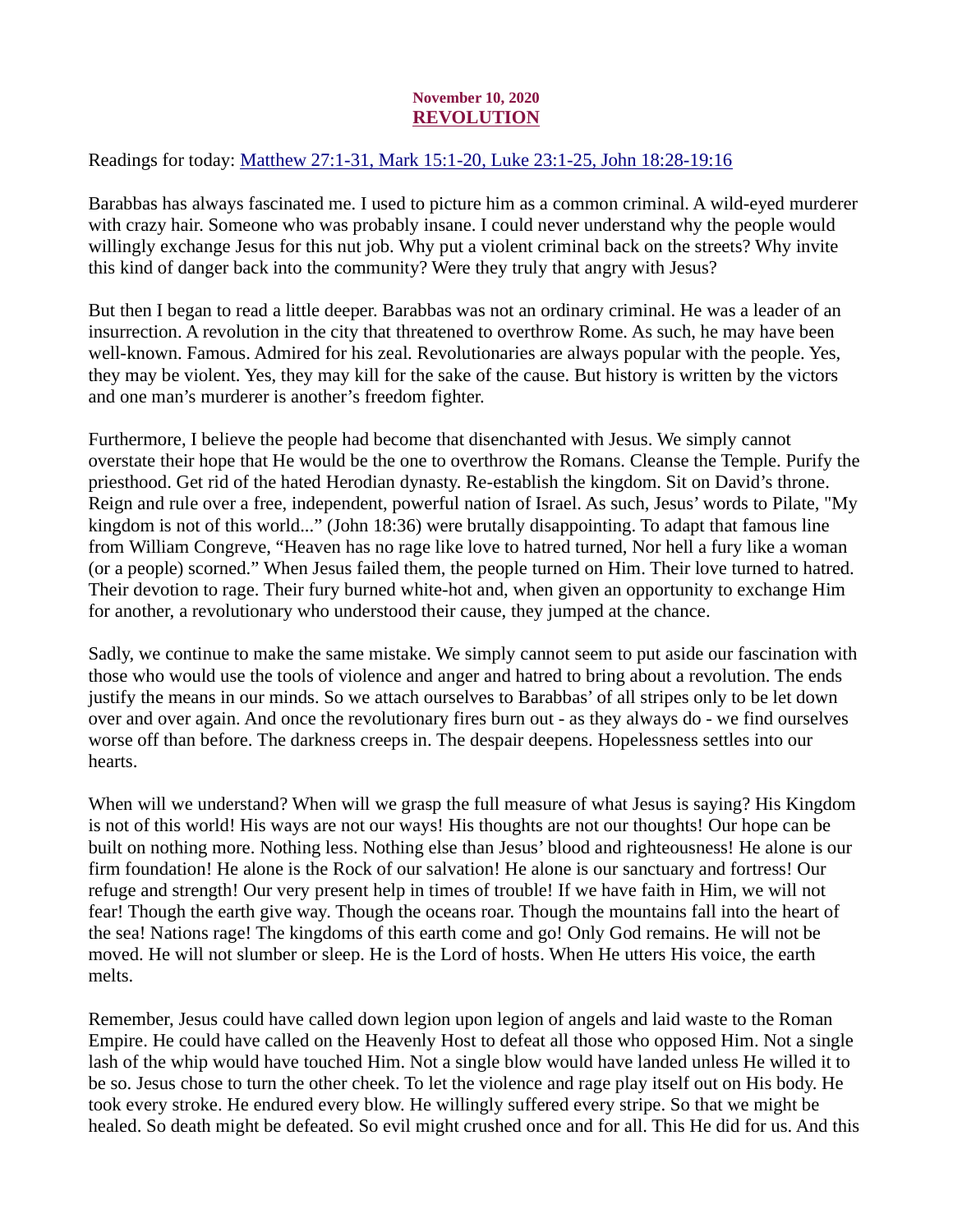He now calls us to do for others. May our engagement in this world look more like Jesus and less like Barabbas.

Readings for tomorrow: Matthew 27:32-66, Mark 15:21-47, Luke 23:26-56, John 19:17-42, Psalm 22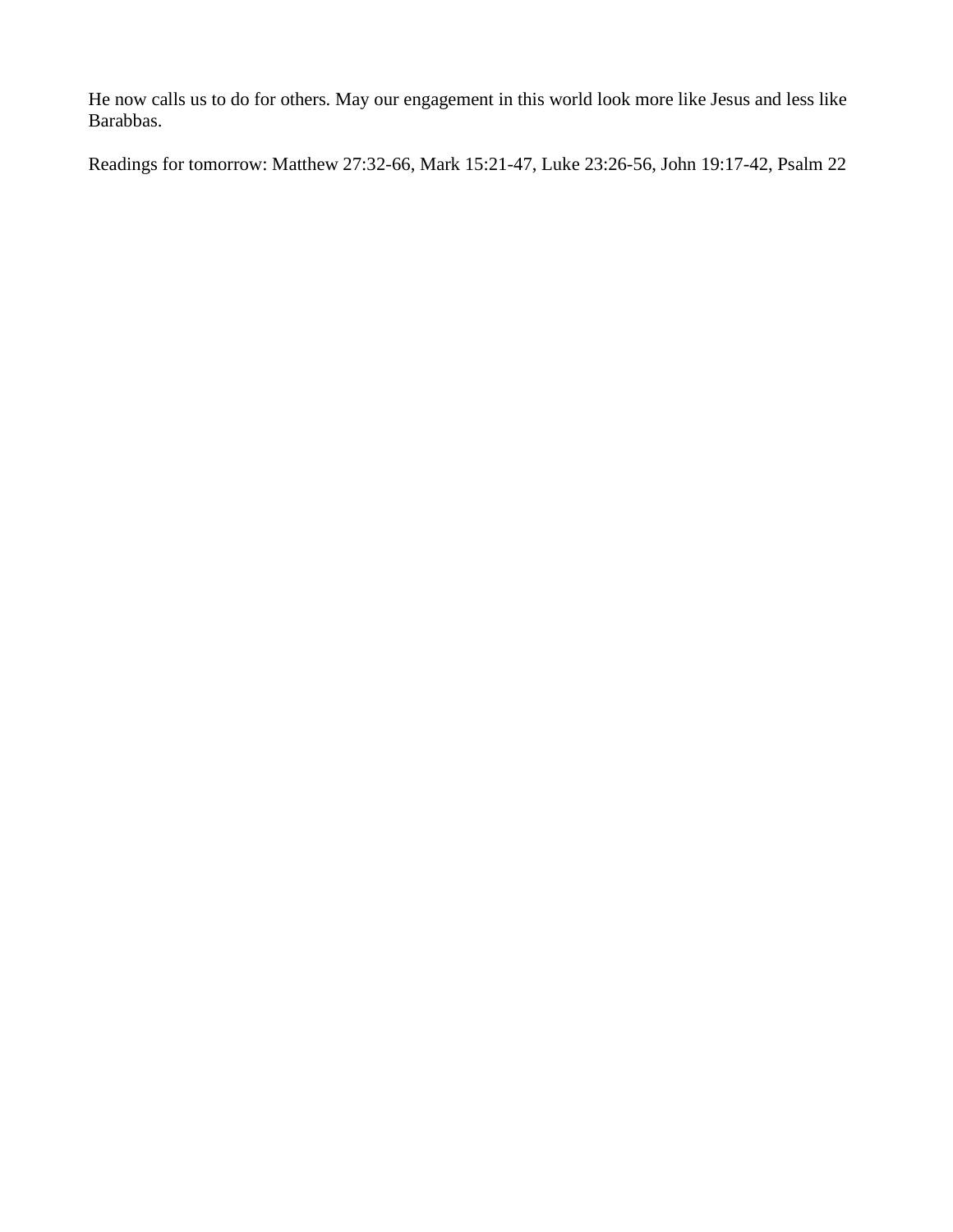## November 11, 2020 GOD-FORSAKEN

<span id="page-11-0"></span>[Readings for today: Matthew 27:32-66, Mark 15:21-47, Luke 23:26-56, John 19:17-42, Psalm 22](https://www.biblegateway.com/passage/?search=Matthew+27%3A32-66%2C+Mark+15%3A21-47%2C+Luke+23%3A26-56%2C+John+19%3A17-42%2C+Psalm+22&version=ESV)

There is nothing beautiful about the Cross. It stands unparalleled in human history as a horror. A terror. An act of unspeakable evil. The Cross is where we hung God. The Cross is where we murdered God. The Cross is where we executed God. Creation despising and rejecting her Creator. Humanity lynching her Savior. Sin having it's way. Satan rejoicing. His victory seemingly complete.

Jesus' suffering was unimaginable. After having been flogged and beaten. His flesh in tatters. His blood loss immense. Jesus is forced to shoulder a 300 lbs. Roman cross. (If He just carried the crossbeam - far more likely - it was still 100 lbs.) He carries it some two thousand feet up Golgotha where nails are driven into his hands and feet. They offer Him wine mixed with gall to numb the pain. He refuses. They strip Him naked so His humiliation and shame will be complete. Crowds gather to make a public spectacle of Him. Even the criminals being executed alongside Him take pleasure in His pain. Finally, He cries out, "My God, my God! Why have you forsaken Me?" Darkness falls. The ground shakes. The Temple curtain protecting the Holy of Holies is torn in two. Tombs are thrown open. The dead are raised. The natural order of things is thrown into chaos as the Author of Life dies.

Jesus didn't just suffer physically. It was existential. Ontological. Impacting his heart, mind, and soul as well. His cry of God-forsakenness reveals the depths of His pain. His body torn. His mind shattered. His heart utterly broken. His soul rent asunder. There is nothing that can compare to the agony He endured as He bore the sin of the world on His shoulders. He hung there alone. Forsaken by all who knew Him. All who loved Him. Even His Heavenly Father. Jesus hung between heaven and earth, making atonement for humanity in the ugliness of all her sin and satisfying the holy justice of God in all it's beautiful glory. A price had to be paid. God's righteous wrath had to be turned away. And Jesus fully God and fully Man - was the only one who could do it.

What Jesus suffered on the Cross is a foretaste of hell. For those who wonder what hell is like, they need look no further than Jesus' crucifixion. It is truly terrifying. There is no escape. There is no hope. There is nothing redemptive or beautiful or pleasurable about it. It is awful. It is brutal. It is horrible. And it is just. It is what we deserve. Human beings are born sinners. Born rebellious. Born treasonous and seditious. Our hearts naturally oriented away from God. Our desires naturally opposed to God. Our loves naturally self-centered. There is nothing beautiful about sin. Nothing beautiful about evil. We are foolish to think otherwise.

God forbid we ever get comfortable with the Cross. God forbid we ever take for granted what Jesus had to endure. God forbid we despise His sacrifice on our behalf. Jesus suffered and died for my crimes. My wickedness. My sin. What He endured, I rightfully deserve. And it is good for my soul to sit and ponder the depth of my Savior's pain. It is good for my soul to sit and reflect on the unfathomable cost of my salvation. It is good for my soul to sit and contemplate how truly fierce and loyal and steadfast and unshakable is the love of God for me.

Readings for tomorrow: Matthew 28, Mark 16, Luke 24, John 20-21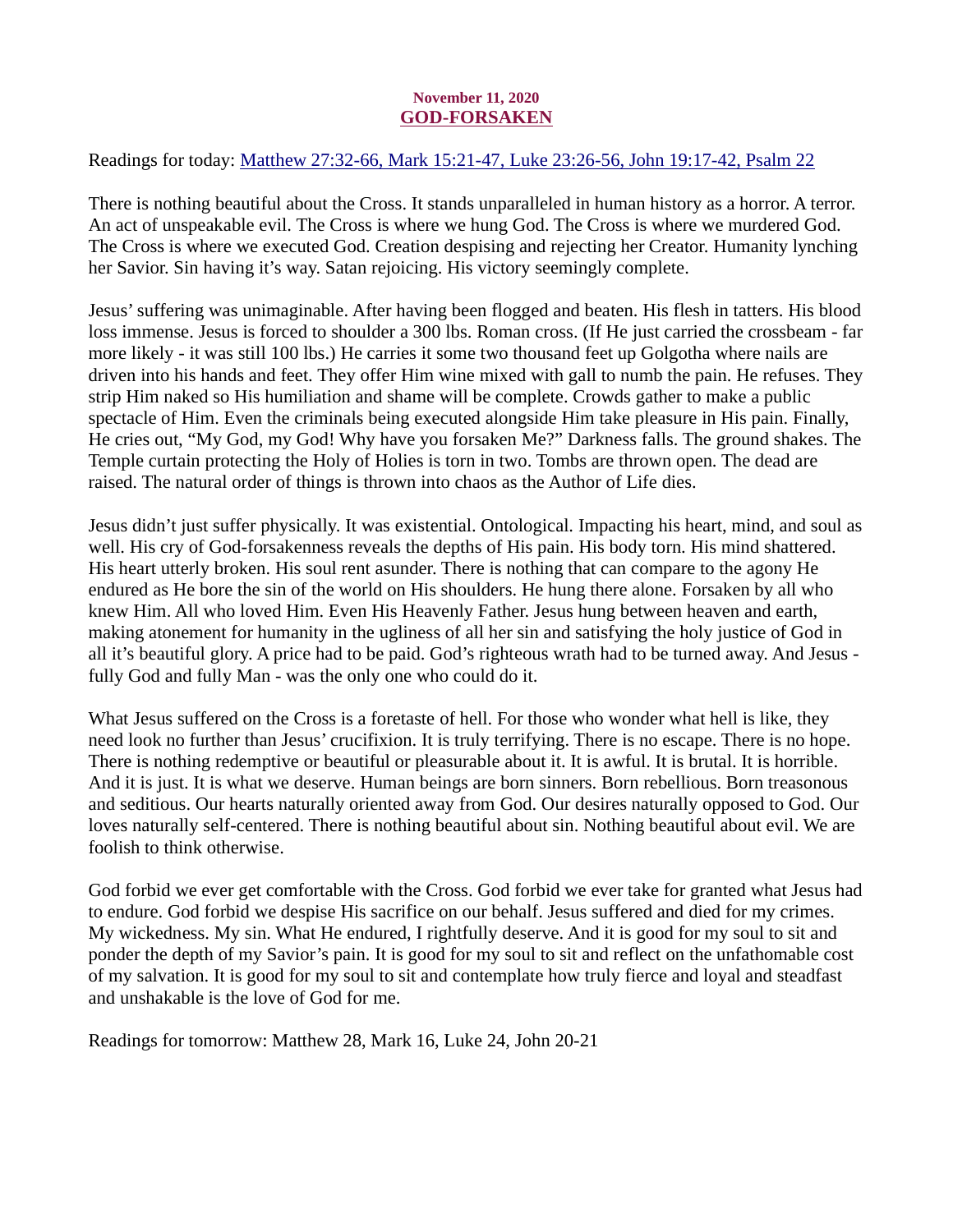## November 12, 2020 **Resurrection**

<span id="page-12-0"></span>[Readings for today: Matthew 28, Mark 16, Luke 24, John 20-21](https://www.biblegateway.com/passage/?search=Matthew+28%2C+Mark+16%2C+Luke+24%2C+John+20-21&version=ESV)

Doubt. Fear. Astonishment. Confusion. Disbelief. This is the full range of emotions that swept the followers of Jesus that first Easter morning. No one - absolutely no one - was expecting a resurrection. They all believed it was over. Their hopes and dreams turned to dust. Some were returning home. Some were hiding out in fear. Some went to the tomb to mourn. All of them grieving in their own way.

It has been suggested over centuries that the disciples didn't know a dead body when they saw one. It has been suggested that Joseph and Nicodemus didn't realize Jesus was still alive. It has been suggested that Jesus merely swooned on the cross. Fainted. And in doing so, tricked the Roman soldiers - among the most brutal killers the world has ever known - into believing He was dead. It has been suggested that this same Jesus. Body broken. Incredibly weakened by blood loss. Was somehow able to roll the stone away from within the tomb and escape. That He then appeared to His followers and convinced them He was alive. Still others have repeated the fake news the chief priests tried to spread about Jesus' disciples - fishermen and tax collectors - somehow stealing His body in the dead of night when the Roman guards were asleep. (Something that rarely happened by the way since the punishment for falling asleep on your watch was death.)

The resurrection of Jesus Christ stands as the seminal event in human history. It demands attention. It requires reflection. One cannot dismiss it or ignore it or pretend it didn't happen. If Jesus was raised from the dead then we have to take Him seriously. We have to consider every word that He said. We have to grapple with the truth He proclaimed about a Kingdom not of this world and a God who loves the world and judges it with righteousness. We have to wrestle with what He has to say about the human condition. The sinful state of our hearts and our desperate need for forgiveness and grace. We have to listen to Him when He tells us how to live and repent of our stubborn, prideful, selfish ways. The resurrection validates everything about Jesus. His life. His teaching. His miracles. His suffering. His death. It is God's stamp of approval on unique identity Jesus claimed for Himself as the Son of God.

This is the truth that confronted the disciples. Jesus, whom they saw die, was now alive. They got to see the wounds in His hands, feet, and side. (Notice in John 20:20 how they all needed this evidence before believing...not just Thomas.) And if Jesus was raised from the dead. If death could not hold Jesus. If the grave could not keep Jesus. Then what did that mean for their lives? How would that change their future? They realized there was now no going back. No returning back to life as they knew it. No more fishing boats and tax booths. God was on the move. This gospel must be proclaimed! They were being given a great commission to carry this news to the ends of the earth!

2000 years later, we are still engaged in this same mission, friends! God is still moving! The news of the resurrection has yet to be proclaimed to every tribe, tongue and nation! Each new generation must come face to face with the Risen Christ! They must deal with the truth of His resurrection! He simply cannot and will not be denied!

Readings for tomorrow: Acts 1-4, Psalms 110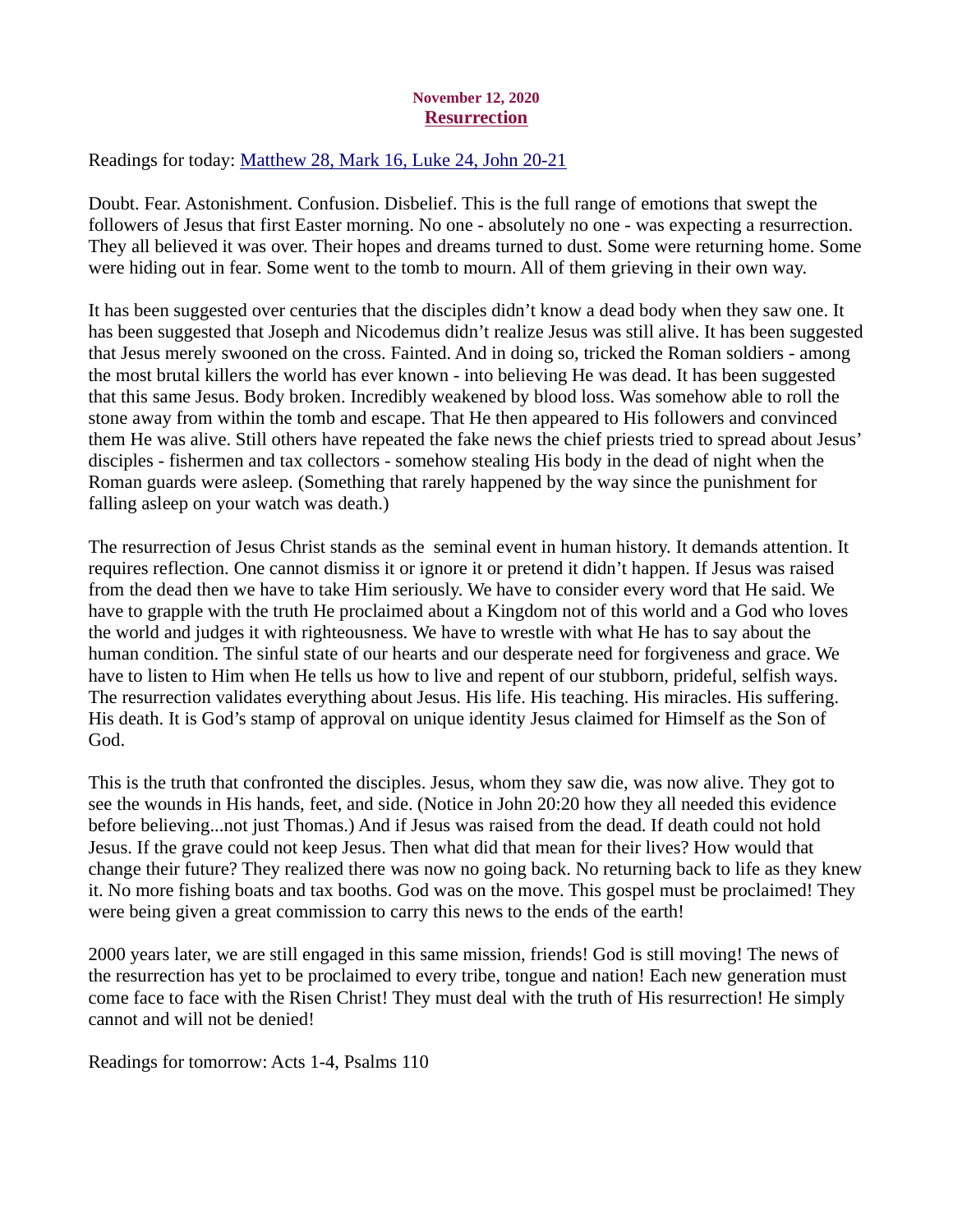## November 13, 2020 TRUE CONVERSION

<span id="page-13-0"></span>[Readings for today: Acts 1-4, Psalms 110](https://www.biblegateway.com/passage/?search=Acts+1-4%2C+Psalms+110&version=ESV)

There is this great scene in Voyage of the Dawn Treader by C.S. Lewis where Eustace steals a bracelet and turns into a dragon. After initially enjoying the transformation, he soon realizes it is permanent and he is trapped with no hope of escape. He is terrified at the prospect and tries to cut the bracelet off to no avail. Then Aslan appears. The mighty lion who is the Christ-figure in the story. He asks Eustace if he wants to be free. Eustace shakes his head in an emphatic "Yes!" Aslan stretches out his claws and cuts him to the bone. Strips him naked. Lays him bare. The cut is painful. Deep. It goes all the way to the heart. And yet it is necessary for him to be set free.

I'm always reminded of that particular scene when I read the response of the people to Peter's sermon. Luke, the author of Acts, says they were "cut to the heart." The full weight of what they had done to Jesus hit them like a ton of bricks. They were heartbroken. They were devastated. And they asked Peter what they should do. "Repent and be baptized every one of you in the name of Jesus Christ for the forgiveness of your sins, and you will receive the gift of the Holy Spirit." (Acts 2:38)

Repent. Literally an 180 degree turn in your life. A radical re-orientation of your heart away from the Kingdom of Self towards the Kingdom of God. A radical redirection of your desires. Whereas once you were prideful, arrogant, self-absorbed, greedy, filled with negativity and anger and lusts of all kinds. Those desires are now crucified with Christ and in exchange you receive love, joy, peace, patience, kindness and goodness and mercy. Repentance means a radical re-evaluation of your priorities. Whereas once focused on safety, security, and chasing personal happiness. Now you lay those aside in favor of generosity, service, and sacrifice for the sake of God's Kingdom. There is no middle ground. No keeping one eye on heaven while fixing the other here on earth. No standing with one foot in the kingdoms of this world and one foot in the Kingdom that is to come. Repentance represents a total commitment. A complete shift in one's allegiances and loyalties.

Baptism. The primary sign of this shift in allegiance takes place in baptism. Baptism is where we publicly declare our faith in Christ and align ourselves with His Kingdom. We proclaim to the world that we are no longer our own. We no longer serve ourselves. We no longer live according to the corrupt values of our sinful culture. We are in Christ. Our lives have now been taken up into His life. Our future is in His hands. Our resources are His to do with as He chooses. We are simply His servants. Sent out in His name to fulfill His purposes in this world.

Gift of the Holy Spirit. Thankfully, God doesn't send us alone. He doesn't send us our ill-prepared. He doesn't send us out helpless or hopeless. He Himself goes with us. He gives us the gift of the Holy Spirit who comes and takes up residence in our hearts. He imparts all the gifts we need to succeed in Christ's service. He strengthens us for every battle. He encourages us in the face of every challenge. He gives us joy in every trial. He grants all the wisdom and understanding we need to make sense of His calling on our lives. The Holy Spirit is quite literally the greatest gift we could ever receive.

Repent. Be baptized. Receive the gift of the Holy Spirit. This is what it means to respond in faith to the work Christ has done on our behalf. Do you believe?

Readings for tomorrow: Acts 5-8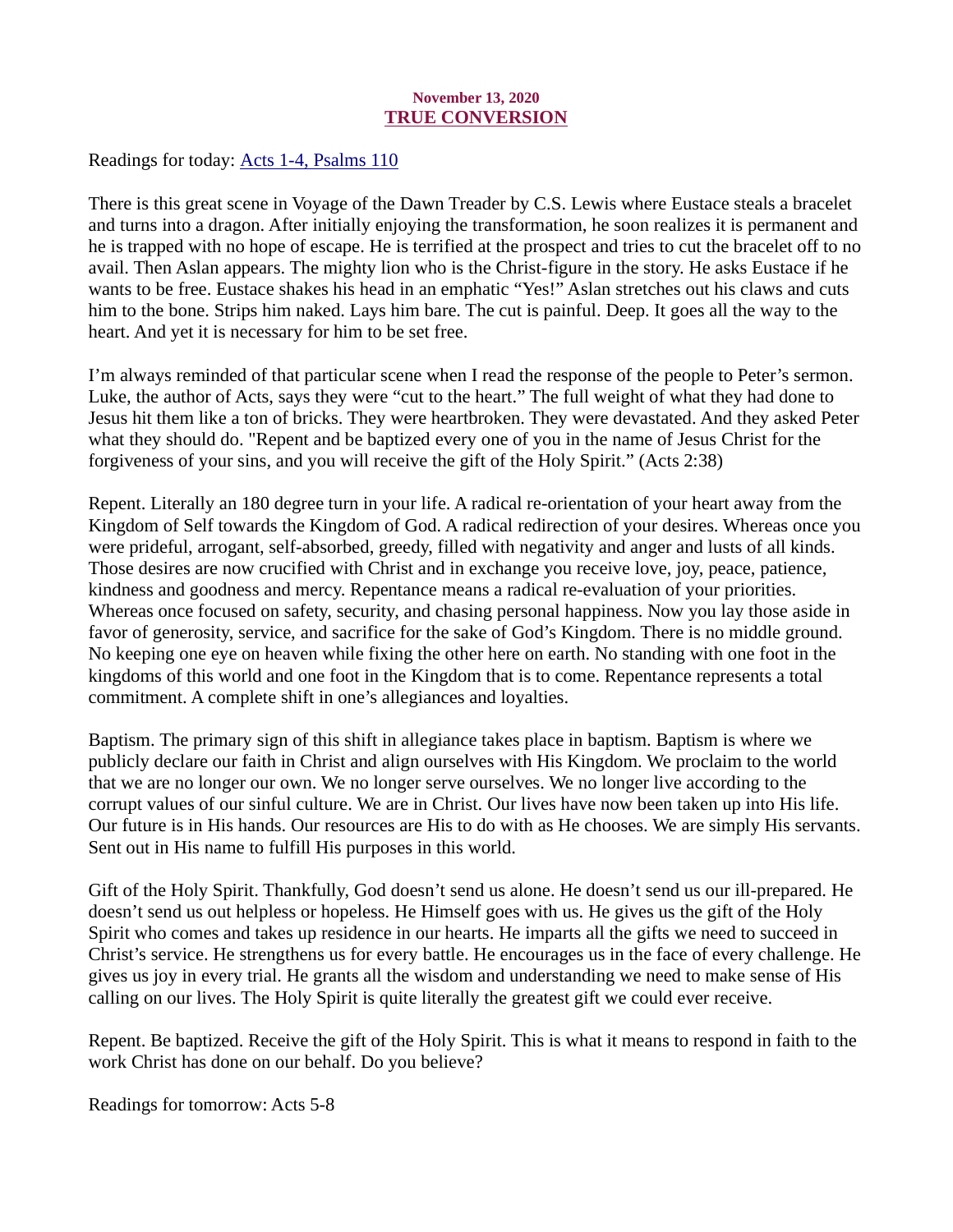## November 16, 2020 GOD HATES RACISM

<span id="page-14-0"></span>[Readings for today: Acts 9-11](https://www.biblegateway.com/passage/?search=Acts+9-11&version=ESV)

I remember the first truly multicultural worship service I attended. It was in Chicago. In a Latino community called La Villita that is located within the larger African-American community of Lawndale. It was a violent place. Rival gangs running the streets. When kids came to youth group, they had to be picked up in vans with blacked out windows because they crossed gang lines. I was in college at the time and we sent a team to serve a local church in the community over Spring Break. We arrived on Saturday and attended worship on Sunday. That particular Sunday, they had done a pulpit swap with a local African-American church. So the preacher and choir were black. The congregation was mainly poor, immigrant Latinos who only spoke Spanish. And our group was made up of privileged, white college students from Boulder, CO. We got to witness a miracle that day. As the preacher got rolling as only African-American preachers can!!! - the translator tried his best to keep up. But as the sermon began to crescendo, this incredible thing happened. The translator sat down. The Spirit descended. I watched as everyone heard this man preach in their own language. It was clear that even the Spanishspeakers in our midst were tracking. It was like Pentecost. It was the most beautiful thing I have ever seen.

God's plan was always to move beyond the confines of the Promised Land and the Jewish ethnic group to reach the Gentile nations. In fact, this was part of the initial promise God gave to Abraham! In him, all the nations of the earth would be blessed! And it is precisely this promise that is being re-affirmed in the vision Peter receives from the Lord. What was once unclean is now clean. What was once unholy is now holy. What was once excluded is now included. The Gentiles who had been separated from God were now going to be grafted in. Those who were not God's people were now going to be part of God's people. Centuries of racial prejudice were erased in a moment as God sends Peter to Cornelius to lead him to saving faith. The dividing wall of hostility has been torn down. Now the gospel will go forth to the entire world. Every tribe. Every tongue. Every nation will have the opportunity to receive Christ. This is the heartbeat of the Great Commission, the underlying theme of the entire Book of Acts, and the main issue Paul will address in every single one of his letters. Jews and Gentiles living together as one family under God.

Friends, God hates racism. Hates racial segregation. Hates how His family has divided along racial lines. His desire is that all should be saved and not only come to a knowledge of His truth but then join together in authentic community as one family. This is not easy. Sunday morning is still one of the most segregated hours in our country. We have a very difficult time building friendships across ethnic lines. We much prefer to gather with people who look like us, live like us, and think like us. Sitting down with someone who comes from a radically different life experience is very challenging. We struggle to listen. We struggle to honor them. We struggle to communicate value and friendship because so often their perspective feels threatening to us. All this was true for the early Christians as well. The Jews who first came to faith could not imagine believing in Jesus without circumcision. Could not fathom following Christ without also following the Law. They had been taught for generations that Gentiles were unclean and unholy and to avoid contact with them at all costs. Now God was doing a new thing. Now Jews were being called to embrace Gentiles as their brothers and sisters. The Holy Spirit was being poured out in undeniable ways. How would they respond?

How do we respond? Over the years, I have been blessed with spiritual mentors and friends from a variety of ethnicities and social/economic backgrounds. I have spent time with the urban poor. Been in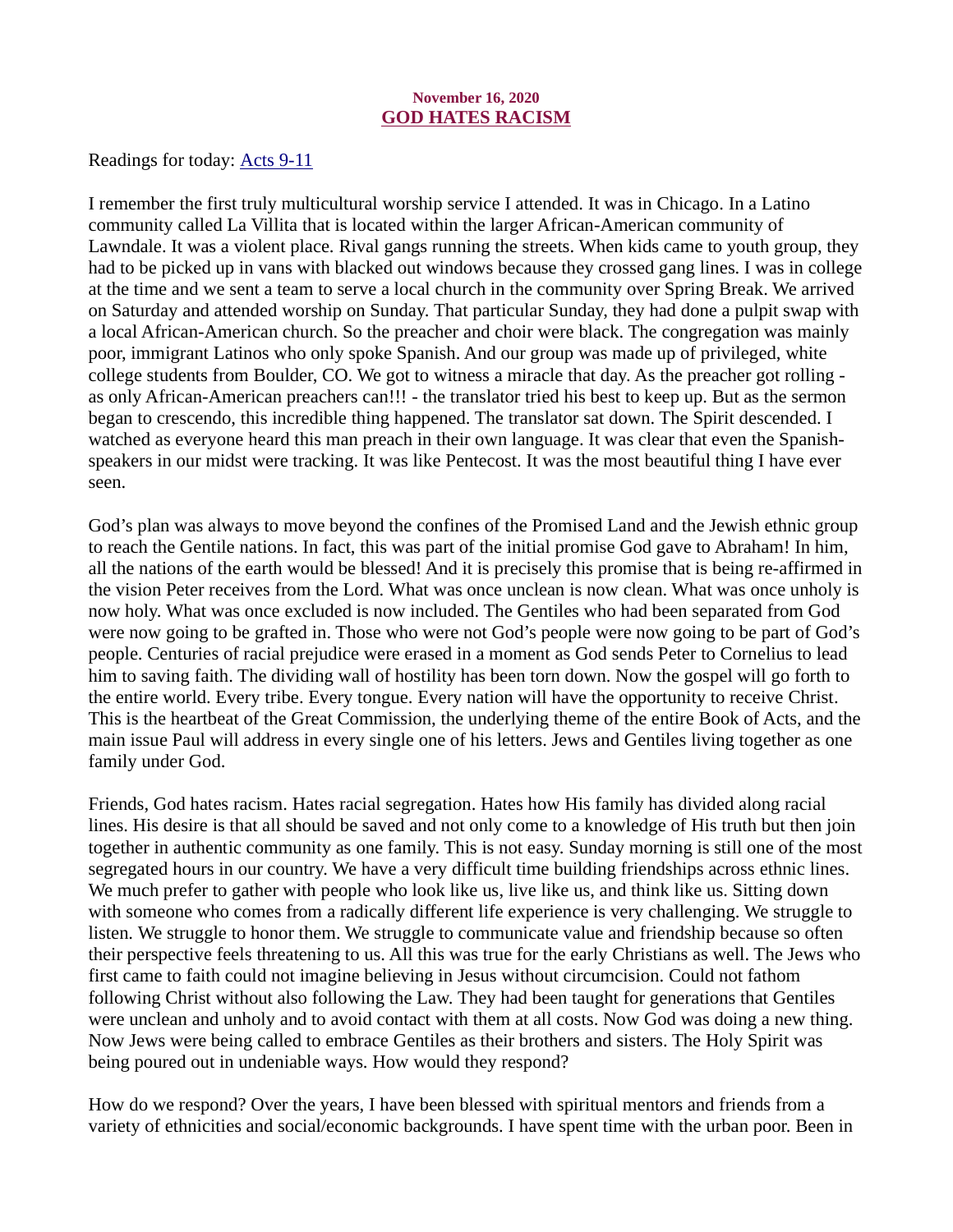their homes. Listened to their stories. Heard their struggles. I have spent time in prisons and with exconvicts who tell me how hard it is to reintegrate back into life after serving their time. The lack of jobs. The probation process. How easy it is to recitivate because at least the prison system is familiar. I have spent time with African-American friends who have helped me understand what it's like to have to grow up guarded and suspicious because you cannot trust the justice system. I have spent time with Latino friends who've shared with me stories of racial animus that breaks my heart. I have spent time with Asian-American friends who tell me of the challenges they've faced as their families transitioned from their home country to the USA. More recently, I've listened to Ethiopian refugees share their stories of what it's like to seek asylum in our country. It's overwhelming.

The gospel is designed by God to bring us together. It has divine power to tear down every stronghold, every wall, every division that keeps us apart. The gospel gives us the courage to honor one another in our differences. God delights in the diversity of His family. God's goal is not to make us all color-blind or erase our ethnic distinctions. The gospel does not turn us all into one homogeneous lump of clay. Rather it grounds our fundamental identity in Christ which in turn allows to celebrate the beauty and genius of the palate God used to create human beings in the first place! The fruit of the gospel is not a post-racial community but one that is inclusive of all races, each with their own unique perspective and experience.

How do we get started? By simply reaching out. Being intentional. Engaging someone who is not like us in conversation. Listening more than speaking. Withholding the tendency we all have to judge someone else's experience or perceive it as a threat. Cultivating the humility to learn. Willingly relinquishing power and privilege in order to create a safe space for people to share. It's not easy but the gospel makes it possible. In fact, the gospel mandates it. Just ask Peter. ;-)

Readings for tomorrow: Acts 12-14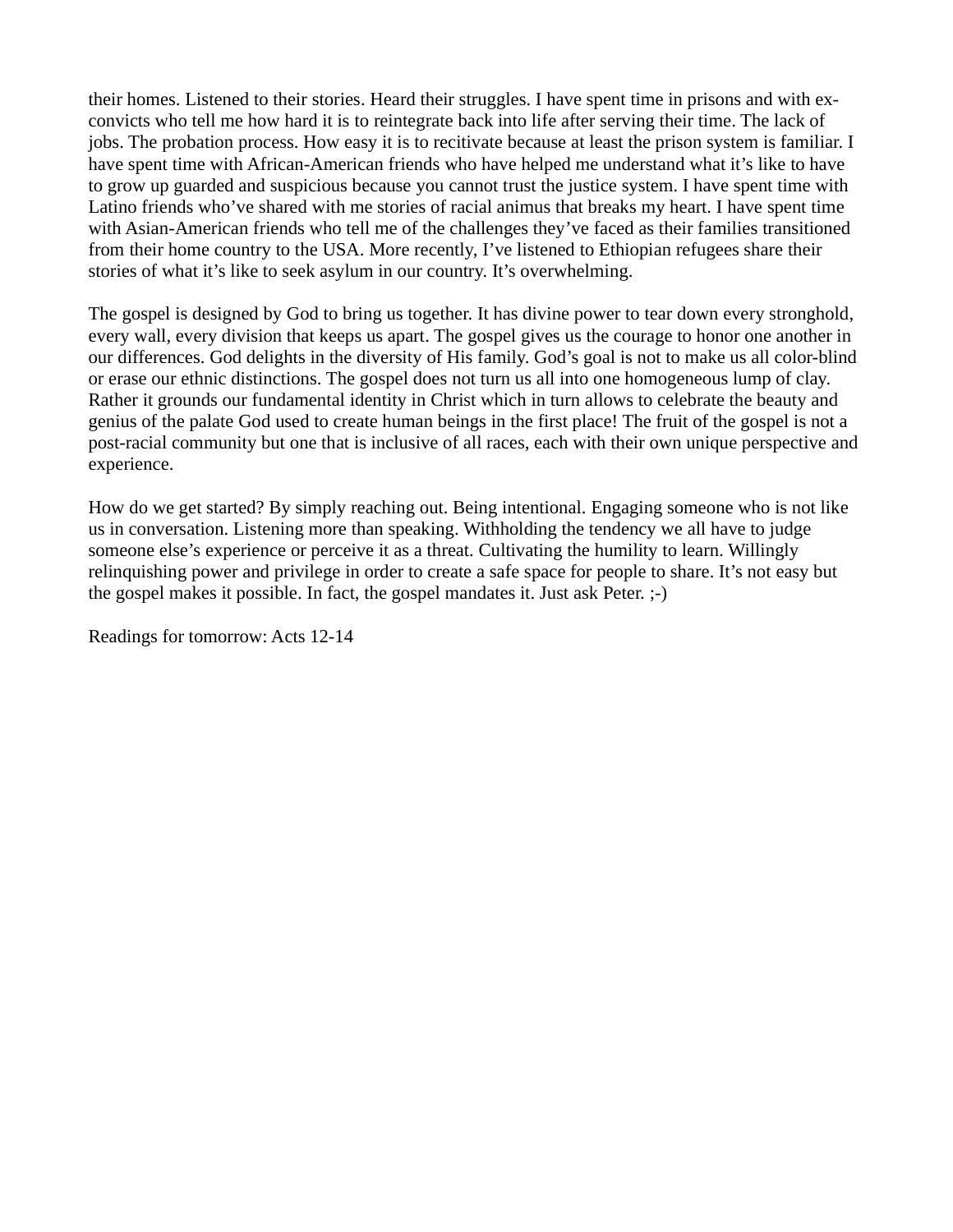#### November 17, 2020 FIRST MISSIONARIES

<span id="page-16-0"></span>Readings for today: **Acts 12-14** 

It is amazing to read about Paul's first missionary journey. Coming on the heels of persecution in Jerusalem which cost James his life and put Peter in prison, the church in Antioch responds to the call of the Spirit to send out missionaries to proclaim the good news of the gospel. Barnabas and Paul are chosen after a lengthy time of prayer and fasting and worship. They travel from Antioch to Cyprus to Perga which is a gateway city to the region of Asia Minor (modern day Turkey). From there, they hit the cities of Pisidian Antioch, Iconium, Lystra, and Derbe. All told, they travel around 1500 miles in about two years before returning to report the great news that many Gentiles are turning to faith in Jesus Christ!

Three things to note that will become paradigmatic for future missionary endeavors, including in our own day and age. First, the bold proclamation of the gospel. Paul was utterly convinced God had raised Jesus from the dead and that this was the fulfillment of all the promises given to Israel. Many have argued that Paul's conversion represented a radical break with his prior Pharisaism. On the contrary! Paul himself argues that the resurrection of Jesus is the fulfillment of all he believed. "And we bring you the good news that what God promised to the fathers, this he has fulfilled to us their children by raising Jesus..." (Acts 13:32-33) Everything changed for Paul that day he met the Risen Christ outside of Damascus. He was confronted with the truth that everything he believed about Israel had now come true in Jesus Christ. Yahweh had indeed raised His Son from the dead in vindication of everything Jesus had taught. Far from being an enemy of the Jewish faith, Jesus was the fulfillment! And Paul's zealous passion for the faith of his fathers now would make him the greatest evangelist the world has ever known.

Second, the proclamation of the gospel was confirmed by signs and wonders. Wherever Barnabas and Paul went, the sick were healed. Demons were cast out. People were set free from oppression. Paul shows no fear in confronting powerful witch-doctors like Bar-Jesus. He calls down God's judgment on the man and strikes him blind. This was not an act of self-promotion. In fact, when the people of Lystra attempt to worship Paul and Barnabas because of the miracle they performed in making a lame man walk, they tore their garments. They refused to let it happen. They assured the people they were not gods but simply ordinary men serving the One True God, the maker of heaven and earth. No, the point of all the miracles and signs and wonders was to bring people to saving faith. To confirm the truth of the gospel they preached.

Finally, persecution. No matter where Paul and Barnabas went, they faced opposition. From the pagans in power like Bar-Jesus to the Jews who refused to receive their message. They were beaten. They were stoned. They were attacked and left for dead. The Word of God is a double-edged sword and it stirred the hearts of those who listened. Some received the good news with glad hearts and came to faith. Others perceived it as a threat and lashed out. There is no such thing as being neutral when it comes to Jesus!

Friends, this same dynamic is being played out the world over even today. My friends in Ethiopia, South Sudan, Uganda, and Djibouti all share similar testimonies. They boldly proclaim the gospel in villages, towns, and cities where it has never been heard. Their preaching is often accompanied by many signs and wonders and miracles. The sick are healed. The demon-oppressed set free. The dead are raised to new life. But these men and women face extreme persecution as well. Beaten. Stabbed.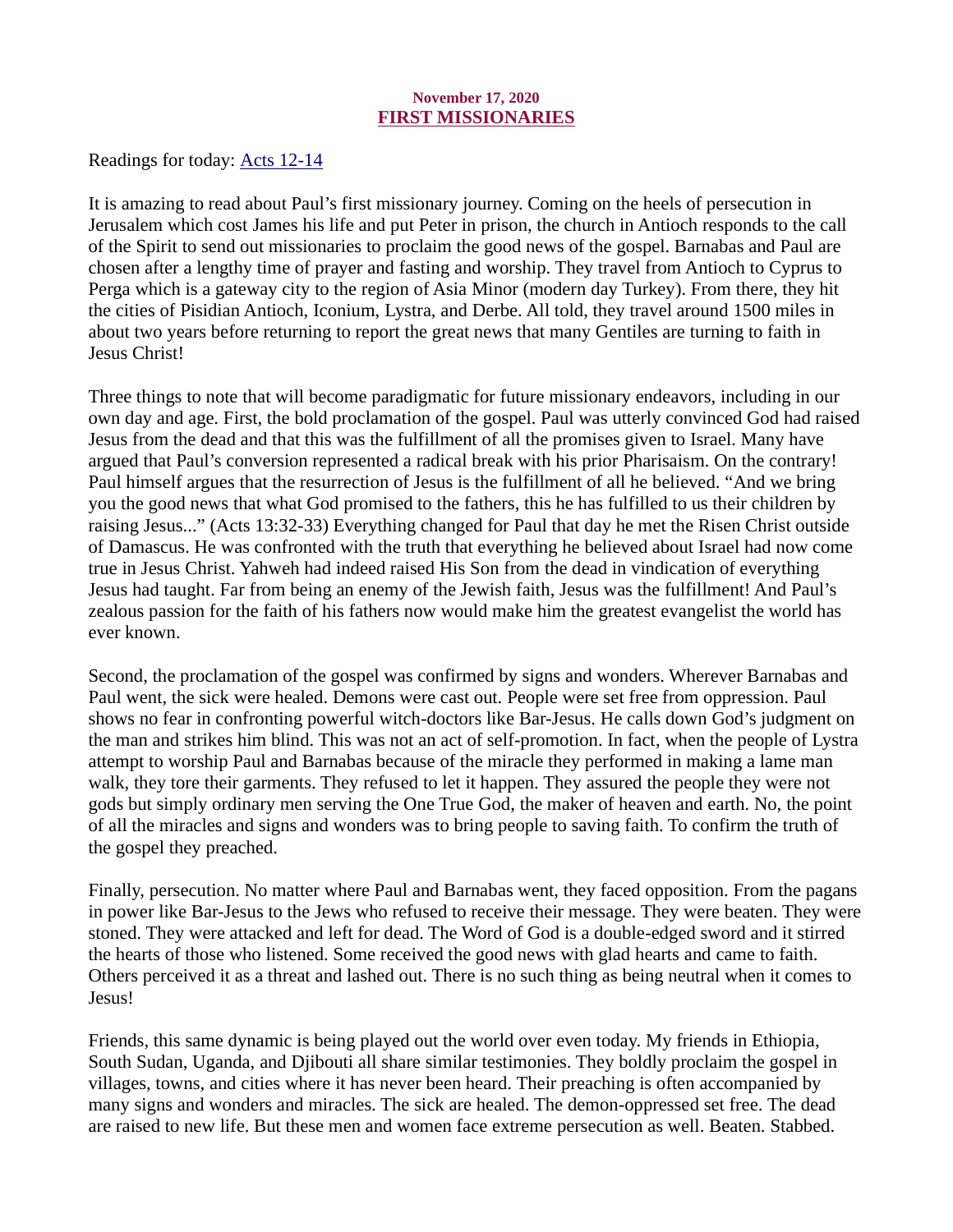Shot. Imprisoned. Left for dead. Their families are attacked. Their livelihoods threatened. Some of them even lose their lives for the sake of the Kingdom. And yet, the "the Word of God continues to increase and multiply!" (Acts 12:24)

God is not done! Despite what you may or may not hear, He is still very much on the move! He will not rest or relent until the whole world hears the good news of the gospel! This is His will! This is His plan! And to this great end, He calls His church! This is the reason we exist! Not for ourselves but for the sake of the world! May we understand and embrace our calling to be missionaries in our communities and to the very ends of the earth!

Readings for tomorrow: James 1-5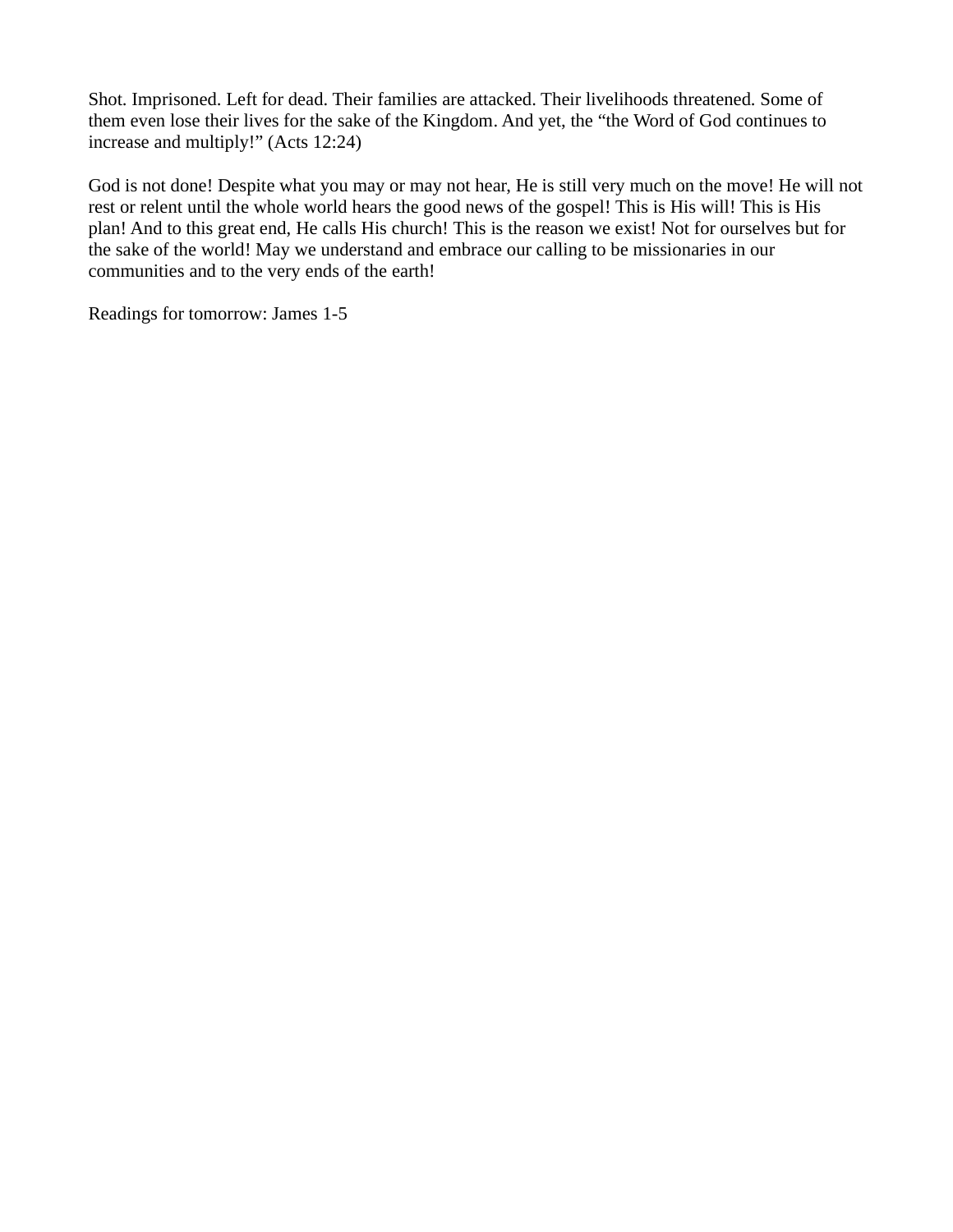# November 18, 2020 REAL LIFE IN THE REAL CHURCH

<span id="page-18-0"></span>[Readings for today: James 1-5](https://www.biblegateway.com/passage/?search=James+1-5&version=ESV)

Real life in the real church is messy. The church of Jesus Christ - this side of heaven - is filled with sinful people who bring all kinds of baggage with them. In my experience as a pastor, hurting people tend to hurt people. Those who are in pain want everyone else to feel their pain. Broken people often try to break others without even realizing it. Life in this world is full of suffering. Trauma. Abuse. Heartbreak. We face trials of various kinds. Temptations around every corner. And we bring all that with us when we join a church.

It wasn't much different two thousand years ago. James, the brother of Jesus, was one of the key leaders in the church in Jerusalem as it was just getting started. He lived in a violent, turbulent time. The Jewish people were beginning to rise up against their Roman oppressors. Each rebellious movement was put down with greater force and greater violence. National unrest would finally break out in open war, resulting in the utter destruction of Jerusalem in 70AD. Throughout this time period, James pastored the church. He pastored a group of Jewish Christians who were trying to figure out how to live the Jesus Life in the midst of all this uncertainty and conflict. They faced trials and tribulations. They suffered tremendously under the Romans as well as the Jewish religious authorities. They were persecuted on every side. One would think such hardship would bring them together. Cause them to link arms against their common adversaries. Unfortunately, this was not the case. They gossiped about each other. Showed partiality. Divided themselves along economic lines. Like all of us, they struggled with doubts and fears. They struggled with anger and frustration. Too many of them resisted putting their faith into action. They fought over position and influence and power. They aligned themselves too closely with the world and its corrupt values. Sound familiar at all?

Too often our response as Christians is to leave the church. We get our feelings hurt. We experience deep wounds. We are disappointed. Let down. Expectations go unmet. Rather than humble ourselves before the Lord and engage in the hard work of forgiveness and reconciliation, we simply walk out the door. We think this solves our problem. We think this resolves our pain. But it only compounds our situation. We stall out spiritually. It's like we get stuck in an endless time loop. Never moving on until we actually do what Christ commands which is to leave our gift at the altar and first reconcile with our brothers and sisters. I've seen it so many times and it is heartbreaking.

What's the answer? Follow the biblical guidance from James. Consider it all joy when you face trials of various kinds. Trust God for wisdom to know how to handle each and every situation. Remain steadfast under trial. Be quick to listen and slow to speak. Be doers of the Word not just hearers. Show no partiality. Let Christ tame our tongues. Set our minds on heavenly wisdom which is pure, peaceful, gentle, open to reason and full of mercy. Humble ourselves before the Lord and each other so we will not quarrel or be driven by sinful desire. Live vulnerably before our brothers and sisters so we can receive prayer for healing and strength and be restored gently when we fall into sin. Do these things over the long haul and you will find yourself reflecting more and more the image of Christ. This is what the church ultimately is all about! It is the crucible of our sanctification. The very place where iron sharpens iron and one person sharpens another.

Readings for tomorrow: Galatians 1-3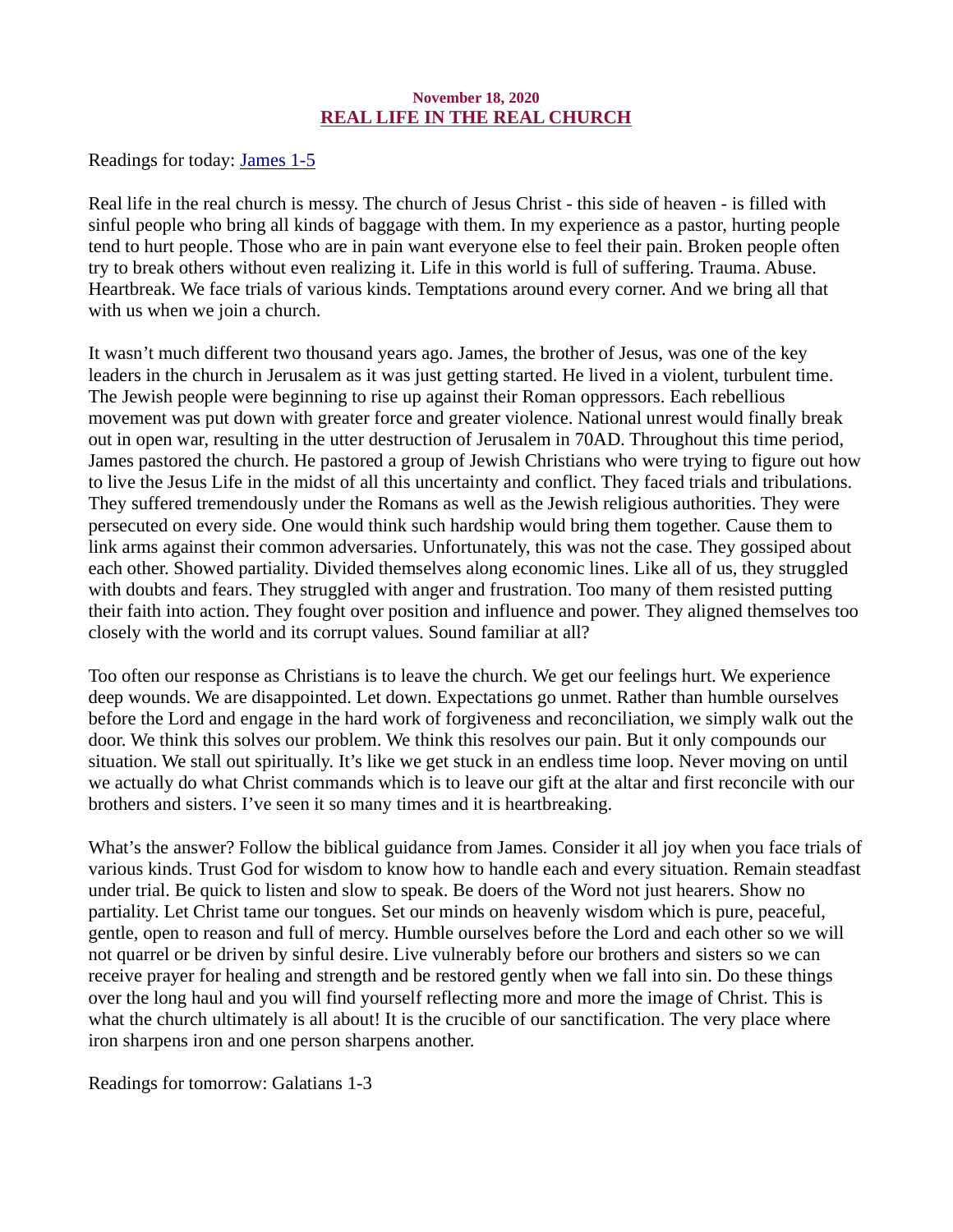## November 19, 2020 JUSTIFICATION

# <span id="page-19-0"></span>[Readings for today: Galatians 1-3](https://www.biblegateway.com/passage/?search=Galatians+1-3&version=ESV)

I have often wondered about the Pharisees. Cast as Jesus' enemies throughout the four Gospels, they have been caricatured throughout Christian history in a variety of ways. Theologians tending to flatten them out. Make them two-dimensional. Convenient straw men to argue the superiority of the gospel. Thankfully, more recent scholarship is treating them with more respect. We are seeking to understand them on their own terms. See the world through their eyes. Let them speak for themselves. This, in turn, is yielding deeper insights into our understanding of the four Gospels and especially the Pauline Epistles.

Many centuries ago, Martin Luther - an anti-Semite - projected his own insecurities back onto the Pharisees. Because he was consumed with how to get right before God, he assumed the Jews were as well. He perceived their faithfulness to the Law to be a form of legalism. A way of self-justification. He thought wrongly that the Jews kept the Law in order to earn God's love and favor. And this misconception persists to this day in Christian circles.

The Pharisees did not believe keeping the Law would earn them salvation. That's not what "justification" meant within their worldview. For them, justification was "about the whole business of being human; of being Jewish human; of living in a Jewish community; of living in a threatened Jewish community; of living with wisdom, integrity and hope in a threatened Jewish community; of living with zeal for Torah, the covenant and above all Israel's faithful God within a threatened Jewish community." (NT Wright) Justification, for the Pharisees, was about identity. It was not about going to heaven after one died. It was not about eternal life per se. It was wrapped up and intertwined with what it meant to be God's chosen people in a world full of pagan idolatry. Pharisees believed with all their heart that if one was faithful to Torah, God would resurrect them on the final day, thus "justifying" the way they had lived their lives.

So now imagine you are Saul the Pharisee. Advanced even among his Pharisaical peers. Saul encounters the Risen Christ on the road outside of Damascus. Immediately he is confronted with the reality that if Yahweh has raised Jesus from the dead - the eschatological hope of every Pharisee - then Jesus must be the Justified One. And if Jesus is justified, then Saul is in real trouble. All his zeal is misdirected! All his ferocious loyalty to Torah is misplaced! Everything he has been taught. Everything he believes. Everything he has given his life to is upside down, turned around, and backwards! Jesus rising from the dead changes everything for Saul/Paul.

"We know that a person is not justified by works of the law but through faith in Jesus Christ, so we also have believed in Christ Jesus, in order to be justified by faith in Christ and not by works of the law, because by works of the law no one will be justified." (Galatians 2:16) Saul, now the Apostle Paul, has undergone a radical transformation. All his hopes which once rested on faithfulness to Torah are transferred to Jesus Christ. To crib the NT Wright quote above...Jesus now shows us what it means to be human. Jesus shows us what it means to be Jewish (expanded now beyond the boundaries of race to include those who are "Jewish" by faith) human. What it means to live in community as God's chosen people. What it means to live with wisdom, integrity and hope when the community is threatened as it always is by the pagan forces of this world. Jesus shows us true faithfulness to Torah, to the covenant, and above all, to Yahweh.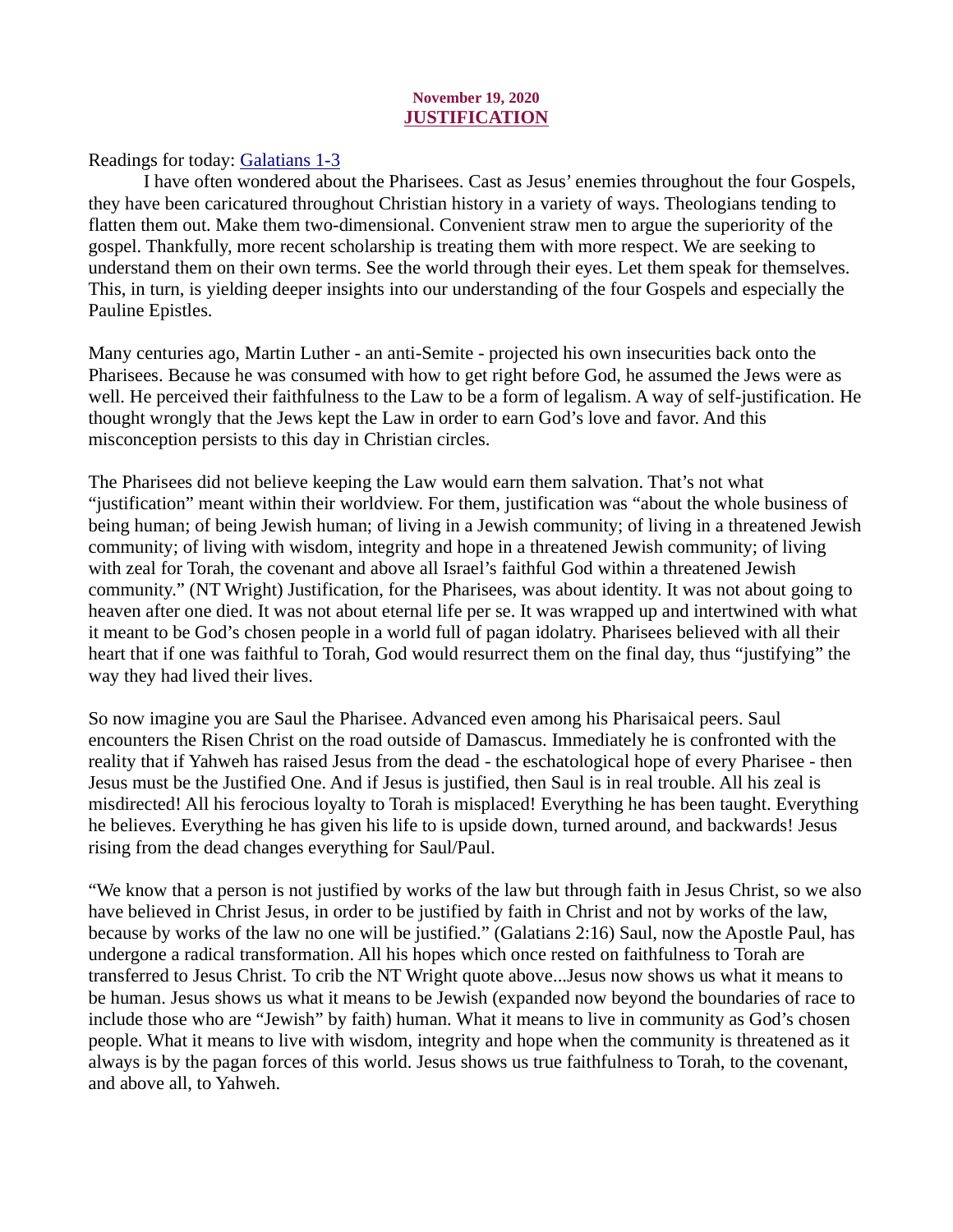Justification comes - not through faithfulness to Torah - but through the faithfulness of Jesus Christ. As we place our faith in Him, we are justified by His work on our behalf. His faithfulness in place of our unfaithfulness. His sinlessness covering our sin. His righteousness exchanged for our unrighteousness. This is why Paul exclaims in one of the most beautiful passages in all the New Testament, "I have been crucified with Christ. It is no longer I who live, but Christ who lives in me. And the life I now live in the flesh I live by faith in the Son of God, who loved me and gave himself for me." (Gal. 2:20)

Readings for tomorrow: Galatians 4-6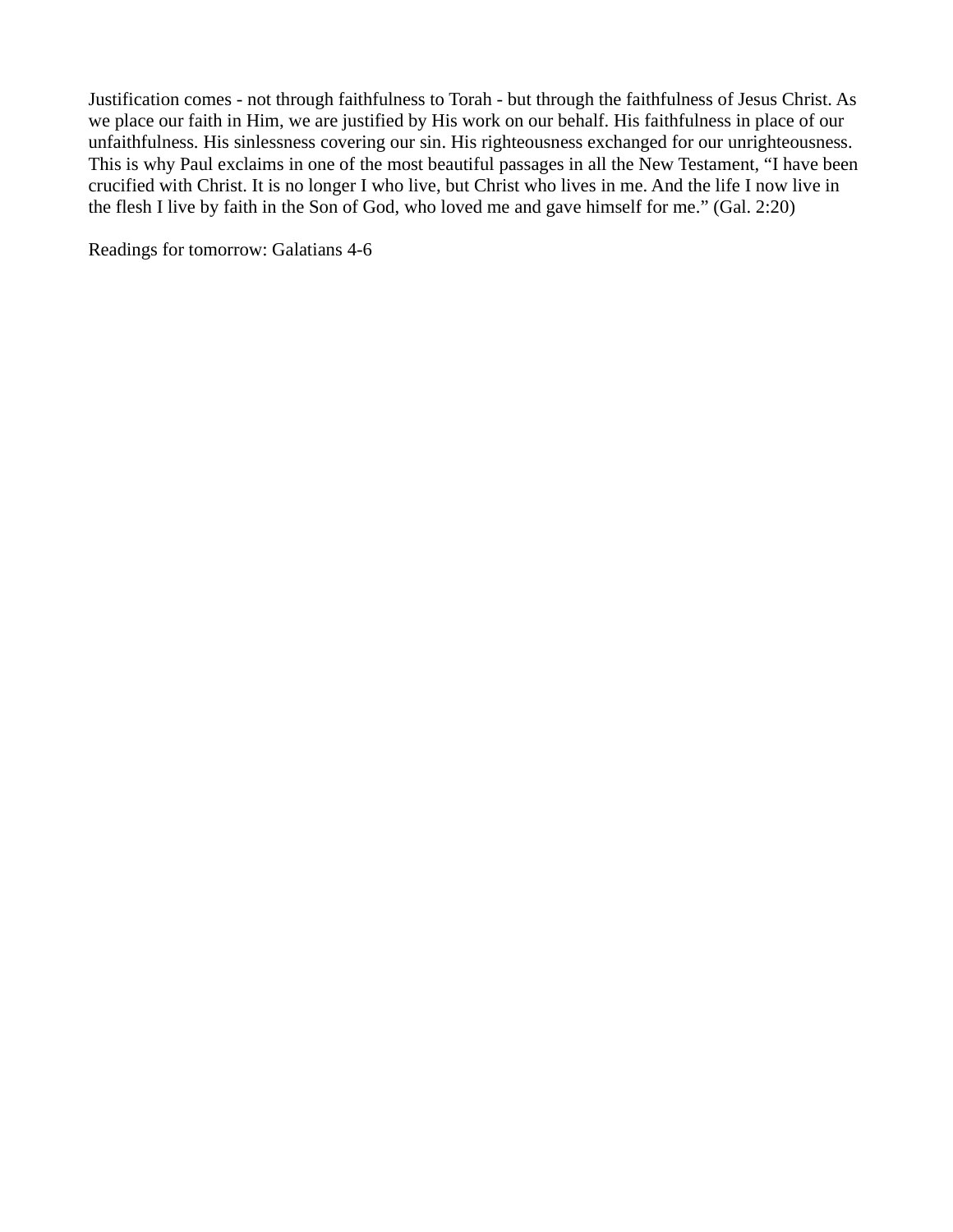#### November 20, 2020 TRUE FREEDOM

<span id="page-21-0"></span>[Readings for today: Galatians 4-6](https://www.biblegateway.com/passage/?search=Galatians+4-6&version=ESV)

Galatians is the manifesto for Christian freedom. The freedom we have in Christ. The freedom Christ won for us on the cross. Without Jesus, we are enslaved. Enslaved to our sinful desires. Enslaved to our corrupt thoughts and feelings. Enslaved to the ways of this world. Enslaved by the enemy of this world. It's why when we look at the world around us, we see such pain. It's why human beings are often so hurtful. So abusive. So evil. It's why man's inhumanity to man often knows no boundaries. Paul knew this himself. He had experienced this himself. Before Christ set him free, he was enslaved to his own passions and desires. He persecuted the church. Celebrated their pain and suffering. Rejoiced in their deaths. He relentlessly pursued them. Chased them down. Drug them from their homes and families. He was the chief of sinners. But then Christ came into his life and he was set free. So this freedom of which he speaks is not an abstract concept for him. It is something he experienced deeply, viscerally, and powerfully.

It's why he's so concerned for his Galatian friends. He is in anguish over what is happening to them. Having been set free by Christ, they are submitting themselves again to the yoke of slavery. Having begun so well in the Spirit, they are again seeking to ground their identity in something other than Jesus. Having been saved by grace through the gift of faith, they are now turning to their own work for justification.

So how can we guard our hearts and minds from falling into this trap? Paul lays it out for us in the readings for today. "For freedom Christ has set us free; stand firm therefore, and do not submit again to a yoke of slavery." (Galatians 5:1) A great verse to memorize and meditate on. A great verse to remind yourself of when you start to feel the sting of temptation. A great verse to cling to when you feel trapped or defeated or depressed or anxious or afraid. You have been set free! Christ has accomplished all you need! Simply stand in this freedom. Rest in this freedom. Trust this freedom and do not return to the old ways of slavery.

"For you were called to freedom, brothers and sisters. Only do not use your freedom as an opportunity for the flesh, but through love serve one another." (Galatians 5:13) Our world doesn't understand true freedom. The freedom it offers is an unfettered freedom. A freedom without boundaries. A freedom without restraint. A freedom that is centered ultimately on the gratification of our own selfish desires. This is not Christian freedom, friends! It is a lie from the pit of hell! It is the path back into slavery! Christian freedom results in service to God and to one another. Christian freedom means offering our lives back to God and to His people. It is a freedom constrained by love. A freedom bounded by grace. A freedom fettered by faith in the Son of God who gave Himself up for us. This is the freedom we were called to in Christ.

And we gain this freedom as we walk by the Spirit. "But I say, walk by the Spirit, and you will not gratify the desires of the flesh." (Galatians 5:16) As we surrender our lives to the Spirit and His sanctifying work, we will not gratify the desires of the sinful nature. We will stand firm and resist the yoke of slavery. We will refuse to go back to the old ways of living. "If we live by the Spirit, let us also keep in step with the Spirit." (Galatians 5:25) As we keep in step with Spirit - through daily prayer and Bible study and weekly worship with God's people - we will find our lives being transformed. Our awareness of the depth and the breadth of the freedom we have in Christ will grow. Our experience of God's presence will deepen. Our desire to love and serve both God and His people will increase. This is what Paul hopes and prays for his Galatian friends and it is my prayer for all of us as well.

Readings for tomorrow: Acts 15-16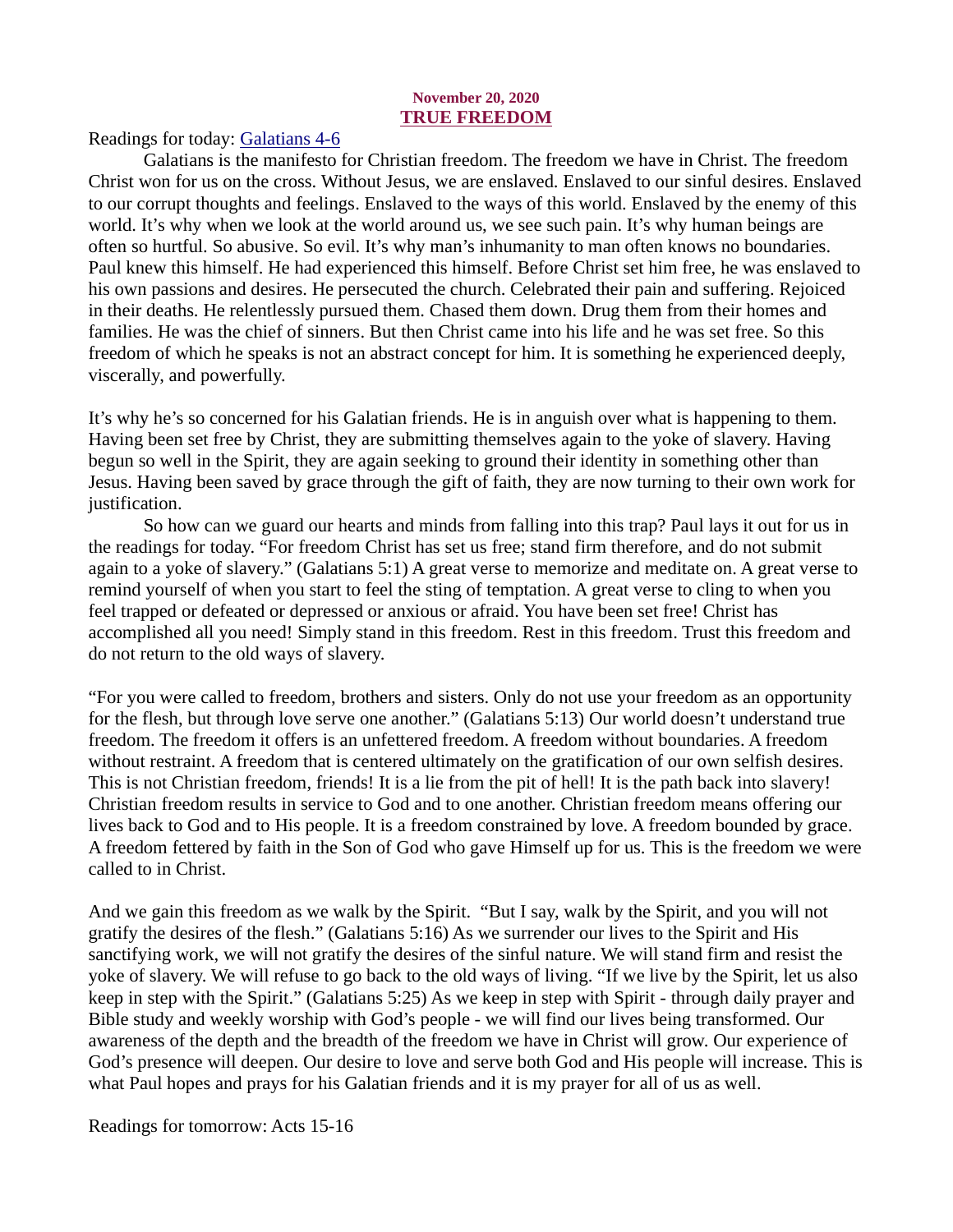# November 21, 2020 CHURCH CONFLICT

<span id="page-22-0"></span>[Readings for today: Acts 15-16](https://www.biblegateway.com/passage/?search=Acts+15-16&version=ESV)

I frequently come across people who are surprised when conflict takes place in a church. They have this impression that because we all love Jesus we would never have a difference of opinion. Never have an argument or disagreement. They seem to think "unity" is the same as "unanimity" which simply is not true. From the very beginning, the church has struggled over significant issues. Struggled to come to one mind and one accord on various things. Because we are all sinners, it is not easy to discern the will of God.

Today's passage highlights a number of different conflicts. Conflict over circumcision and the role of the Jewish law in a Christian's life. Conflict over restoring an individual who has proved untrustworthy in the past. Conflict over where the Spirit was leading different evangelism teams to go. Conflict in Philippi over the deliverance of a slave girl. Conflict in prison which results in the conversion of the jailer. It is messy. There is division. The process of discernment often involves trial and error. Mistakes are made. I imagine feelings get hurt. Frustrations mount. But through it all, the Spirit is faithful to make His will known. And the result is the churches are strengthened in their faith and increase in numbers daily as God adds to them those who are being saved.

Is it possible that Acts 15 and 16 are paradigmatic for today? Do they reflect real life in the real church? Should we expect conflict? Expect disagreement? Expect arguments over where to go and what to do and who to involve? And if so, how can we resolve conflict peacefully? In a way that glorifies God and brings honor to His name?

One of the keys to navigating conflict in a godly manner is mutual submission. In Acts 15:1, a question is raised. Is circumcision required for salvation? This was no small matter. It was a question of identity. For centuries, the rite of circumcision had set the Jewish people apart. Marked them as God's chosen people. They had suffered for this belief. Been persecuted for this belief. No matter where they found themselves, they were easily identified by the fact they had been circumcised so there was never any place to run or hide. Since Abraham, circumcision had formed the core part of their shared identity and linked them intimately with the covenant promises of God. Now it was being threatened...what should they do? Paul and Barnabus had strong opinions. Based on what they had seen and experienced, it appears the Holy Spirit was moving among the Gentiles. Non-Jews. People who were not circumcised. Why add to what the Spirit was doing? This stirred up quite a bit of dissension and debate. So they decided to go up to Jerusalem to the apostles to make their case. Again, there was much debate. Strong opinions offered on all sides. Finally Peter stood up. Shared his heart. Shared his experience. Sought to apply the Scriptures. Once again, Paul and Barnabus shared about the signs and wonders they had seen in their travels. James called for a decision and the council decided to let circumcision be a secondary matter. Non-essential when it comes to salvation.

This has huge implications and it is notable that their conclusion "seemed good to the apostles, elders, and the whole church." Though the issue will continue to come up throughout the rest of the book of Acts, this moment represents a turning point. A general willingness of all parties to mutually submit to one another out of reverence for Christ. Another aspect that's highlighted is their ability to differentiate between essentials and non-essentials when it comes to the gospel. Again, just because a compromise was reached doesn't mean everyone agreed. Unity is not the same as unanimity. I imagine quite a few of the Pharisees who had come to faith walked away with serious reservations. But they set those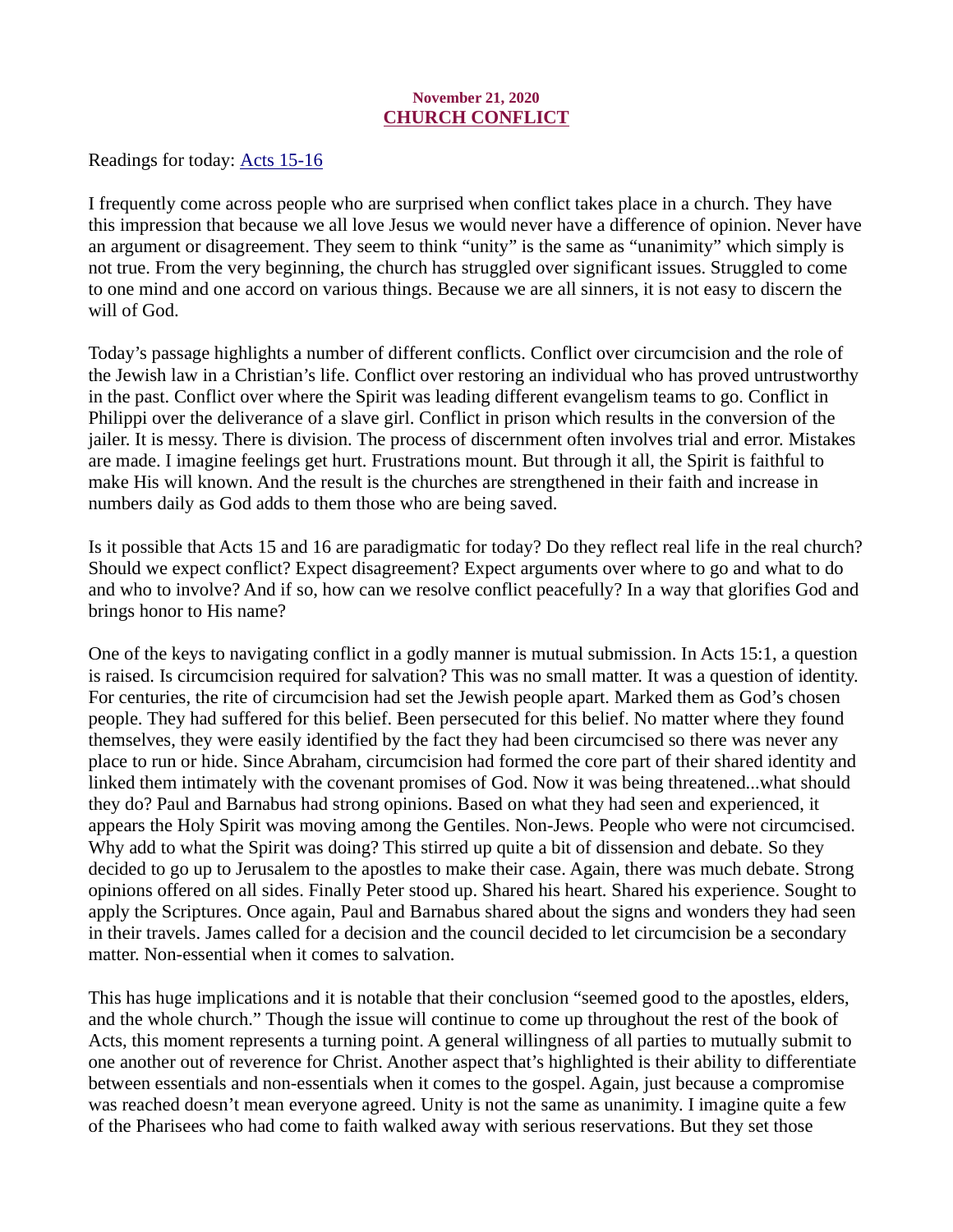reservations aside for the sake of the unity of the church. They recognized the danger of division and how much harm would come should the church fracture over this issue. They made sure to focus on the essentials - not getting mixed up in idolatry, sexual immorality, and maintaining purity which are all matters of the heart - rather than force Gentiles to become Jews before becoming Christian.

Would that modern-day Christians were able to do the same! Instead of fighting over secondary matters like baptismal practices, worship styles, spiritual gifts, etc., can we not exercise mutual forbearance and submission and keep the main thing the main thing? Rather than pull up stakes the moment we disagree with the preacher or the elder board, can we not put aside our differences for the sake of the unity of the church? Rather than bounce the moment we are disappointed or let down, can we not obey the gospel's call to forgive and reconcile? Unity does not mean unanimity so we should never expect we will always agree. The key to doing life together is navigating conflict with a humility that honors God and keeps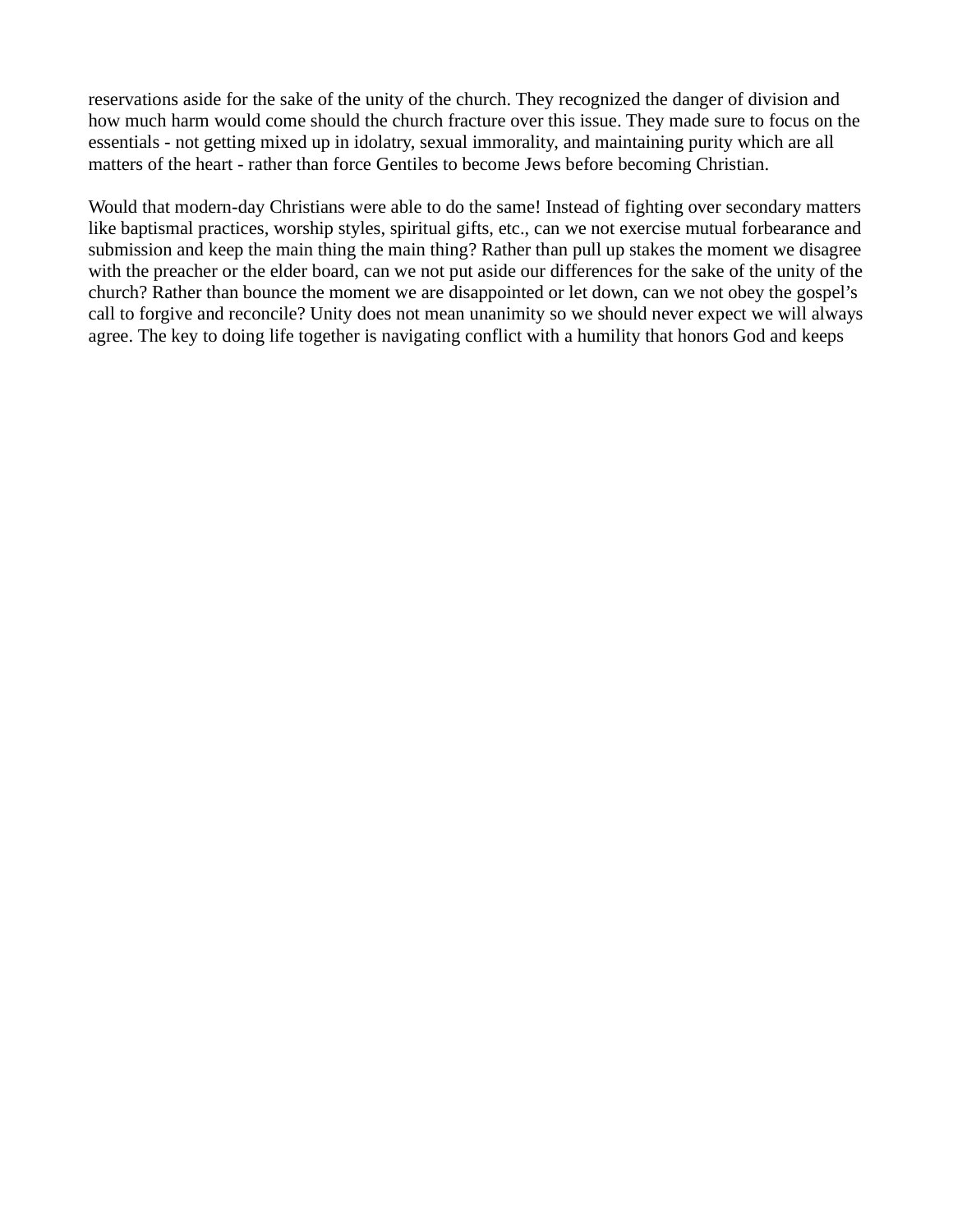# November 23, 2020 FAITH ON TRIAL

<span id="page-24-0"></span>[Readings for today: Acts 17, 18-1-18](https://www.biblegateway.com/passage/?search=Acts+17%2C+18-1-18&version=ESV)

One of the more common misunderstandings in Acts is Paul's appearance before the Areopagus in Athens. Because of Luke's editorial comment, "Now all the Athenians and the foreigners who lived there would spend their time in nothing except telling or hearing something new" (Acts 17:21); there is this assumption that Paul was appearing before a kind of debate society. Nothing could be farther from the truth. New Testament scholar, NT Wright, points out in his most recent biography of the Apostle Paul that the "Areopagus" was actually the Athenian Supreme Court. Paul was being charged as a "preacher of foreign divinities" which is actually the same charge that condemned Socrates. As such, Paul had a lot more at stake than winning an argument. His life was on the line. In a very real sense, the validity of the Christian faith was on the line as well.

Paul's defense of his faith is brilliant. Marks him as one of the pre-eminent intellectuals of the ancient world. He truly belongs in the same pantheon as Plato and Aristotle and Cicero. "Men of Athens, I perceive that in every way you are very religious. For as I passed along and observed the objects of your worship, I found also an altar with this inscription: 'To the unknown god.' What therefore you worship as unknown, this I proclaim to you." (Acts 17:22-23) Paul understands that God has revealed Himself in all kinds of ways. As pagan as the Athenians were, one thing that could be affirmed was their desire for God. They built all kinds of shrines to all kinds of false gods and while this practice was idolatrous, Paul was able to see past the surface to the deeper reality of their spiritual hunger. He plays on this spiritual hunger by affirming their search and uses it as a springboard to present the gospel. He even goes on to quote their own poets back to them, demonstrating how widely read and engaged he was with Hellenistic culture. This is remarkable for a former Pharisee and deeply instructive for us.

It is so easy in our world to fall into the trap of fundamentalism. Believing our way is the only way and any deviation represents a departure from truth. Fundamentalism infects both progressives and conservatives. It seems to touch every debate these days whether the issue is race, sexuality, gender, abortion, etc. We cast these conversations in sharp binaries. We demand grace and nuance for our position but refuse to extend that same courtesy to others. We spend so much of our time and energy dissecting every single tweet, FB post, or IG story in an effort to uncover deception. We assume the worst about the motivations of our opponents. We seem to feed off the negative energy.

You might have heard the saying - oft attributed to Benjamin Franklin - that a "half-truth is a great lie." You might even agree with such a statement. However, there is a flip side. A half-truth does contain half a truth. And in our rush to point out the "lie" we often miss the opportunity to affirm what may be true and noble and right. This is especially important when engaging seekers. Those engaged in an authentic search for God. They have legitimate questions. Important concerns that need to be heard. Doubts and fears that need to be expressed and taken seriously. Not dismissed. Not diminished. Paul affirms what he can about the Athenians. He affirms their religious hunger. Their spiritual thirst. Paul sees the half-truth reflected in their shrine to the "unknown god" and he makes Him known to them. Even though he is on trial for his life, Paul is so confident in Christ that he finds a way past self-defense and instead uses his time on the witness stand to share Jesus.

Every day our faith is put on trial. By the people we meet, work, and interact with on a regular basis. They ask all kinds of questions. Make all kinds of assumptions. Issue all kinds of statements. As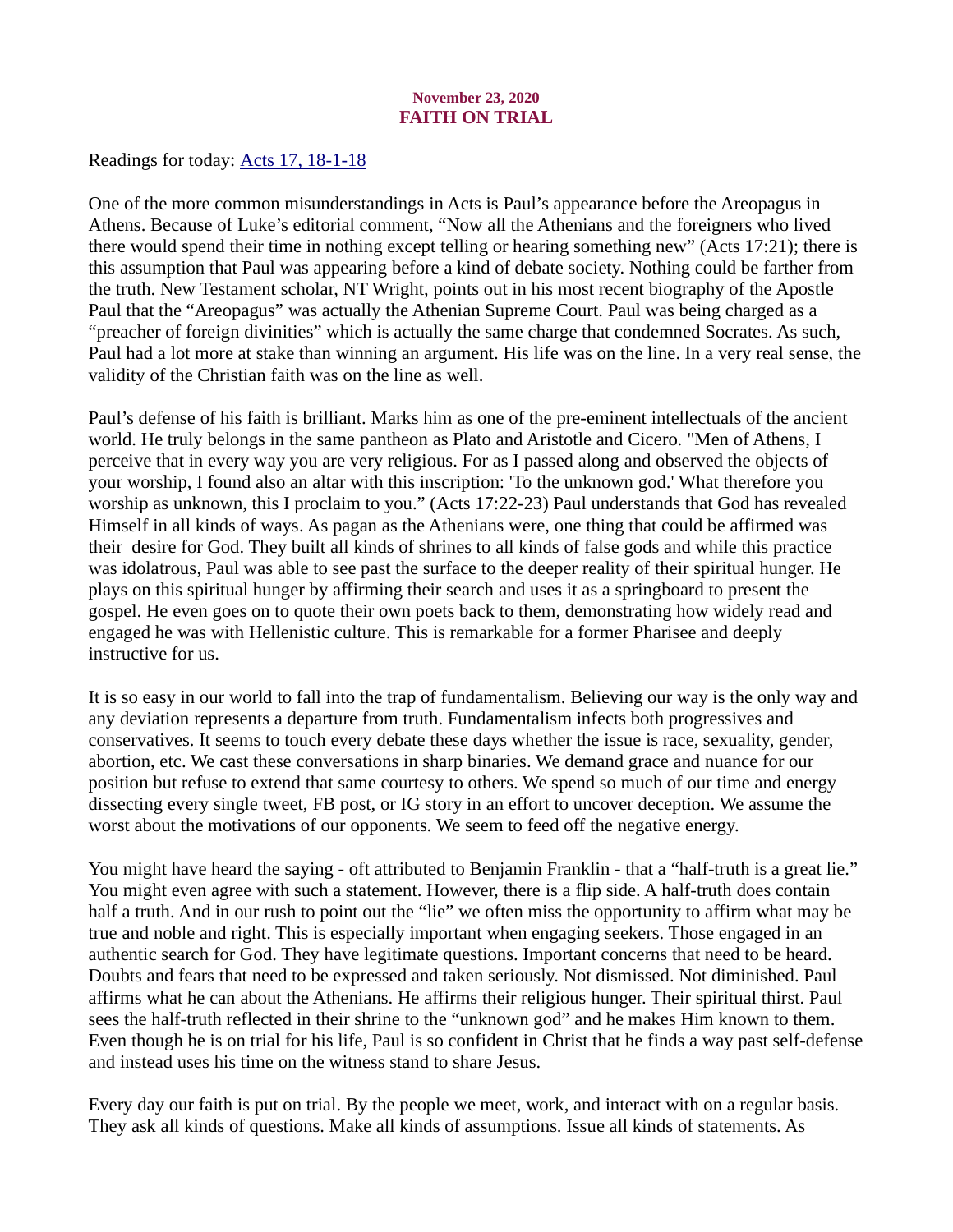Christians, we can spend our time and energy deconstructing everything they have to say. Pointing out the intellectual and spiritual inconsistencies. We can focus on winning the argument or we can focus on winning the person's heart. Asking good clarifying questions. Honoring what we can about their beliefs. Pointing out where their truth may unwittingly intersect with the Truth of the gospel. Because our confidence flows from Christ, we don't have to take things personal. Don't have to be defensive. Don't have to feel threatened. We are at peace because we know Jesus has overcome the world and is making Himself known.

Readings for tomorrow: 1 Thessalonians 1-5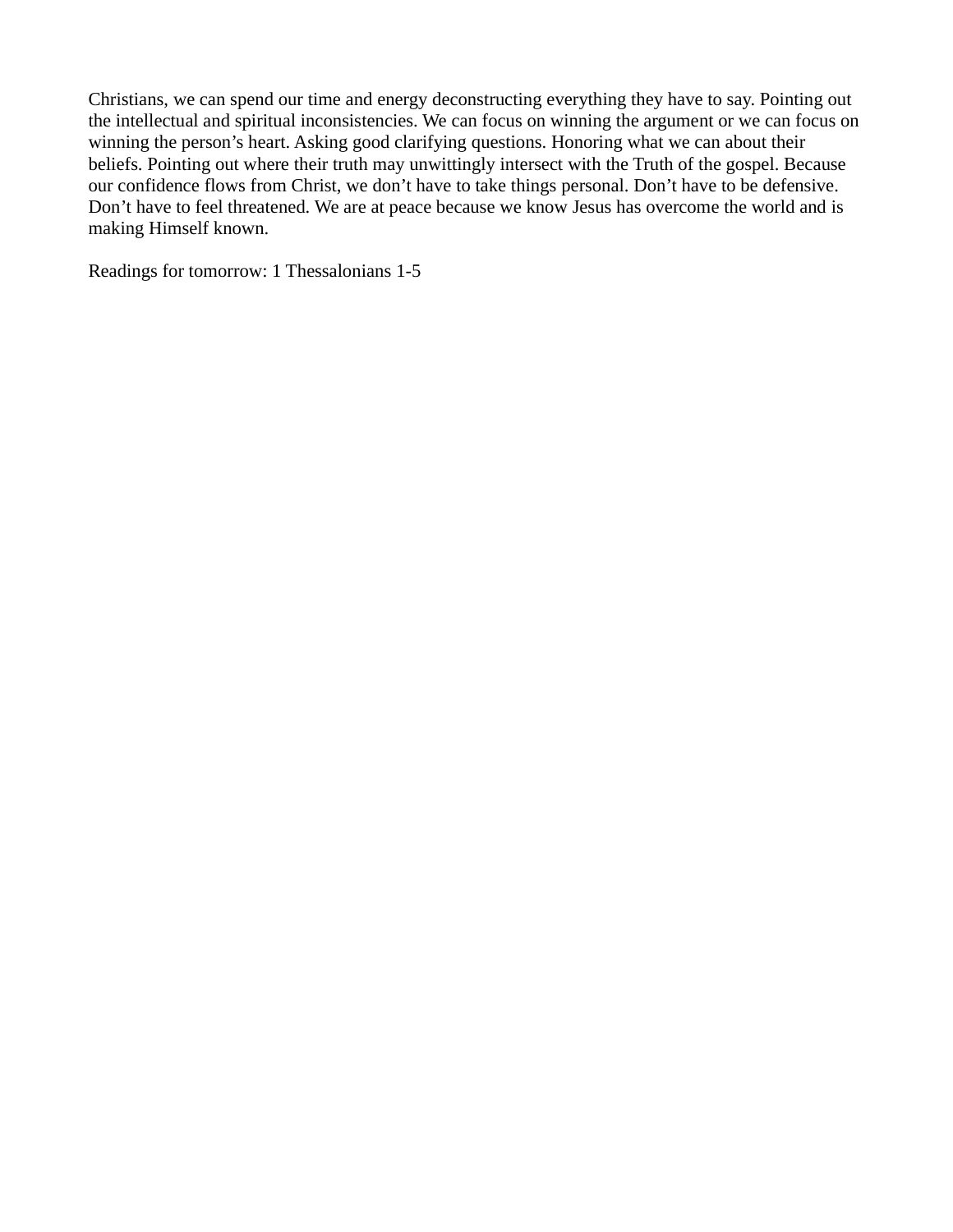## November 24, 2020 TURNING THE WORLD UPSIDE DOWN

<span id="page-26-0"></span>[Readings for today: 1 Thessalonians 1-5](https://www.biblegateway.com/passage/?search=+1+Thessalonians+1-5&version=ESV)

"For we know, brothers and sisters loved by God, that he has chosen you, because our gospel came to you not only in word, but also in power and in the Holy Spirit and with full conviction. You know what kind of men we proved to be among you for your sake. And you became imitators of us and of the Lord, for you received the word in much affliction, with the joy of the Holy Spirit, so that you became an example to all the believers in Macedonia and in Achaia. For not only has the word of the Lord sounded forth from you in Macedonia and Achaia, but your faith in God has gone forth everywhere, so that we need not say anything." (1 Thessalonians 1:4-8)

I cannot imagine a greater compliment than to be told that my witness had "sounded forth" throughout the region I live and my faith in God had "gone forth everywhere" so that the need for evangelism ceased. And yet this is exactly what happened through the Christians at Thessalonica. Paul and Silas (Silvanus) traveled through their city on their way to Athens. They stopped and preached for three consecutive Saturdays on the resurrection of Jesus Christ. Many Jews and Greeks and several leading women came to faith as the Word came in power and authority and conviction. However, some disbelieved and they stirred up a mob to attack Paul and Silas. When they could not find them, they attacked Jason and a few others. Dragging them out of their homes into the streets. They brought them before the city authorities with the hope they would be charged with treason for proclaiming a king other than Caesar but Jason paid off the officials and they were released. They then helped Paul and Silas escape during the night. This is the affliction Paul is referencing in his letter to them. But despite the persecution, they held onto to their joy in the Holy Spirit and clearly remained steadfast in their faith to the point that their reputation had spread thus making a return trip from Paul unnecessary.

I love how the crowd puts it in Acts 17:6, "These men have turned the world upside down..." Would that we would live such gospel-centered lives that we too might be accused of such a thing! Turning the world upside down is exactly what the gospel does. It completely reorders all we love. It redirects all our thoughts and desires. It reorients all our priorities. The things we used to hold dear no longer have much of a hold on us. The idols we cling to so tightly become empty and worthless. All our pride and achievement and cast down before the throne of Jesus. All our wealth and privilege and influence and power pales in comparison to the riches and authority Christ offers us in Himself. Our concern for our reputation and the esteem of others diminishes as our fear of God increases. This is what happens when we come to Christ. He fills us with His love. His affections. His joy. His peace. His righteousness. As these things begin to flow in and through our lives, we are transformed. We are renewed. We are set free. And because we have been set free, this world no longer has anything for us. No longer has any leverage over us. No longer can threaten to undo us. For we live for Christ and if we die, we gain!

So what does this all mean for you today? How are you turning the world upside down at your work or school? In your home or neighborhood? As you gather around your table with friends and family for Thanksgiving, what will the conversation sound like? Will the people you spend time feel blessed for having been with you? Will they hear and experience the love of Jesus through you? Will you set the example for those who do not yet believe through your sacrifice and willingness to serve?

Readings for tomorrow: 2 Thessalonians 1-3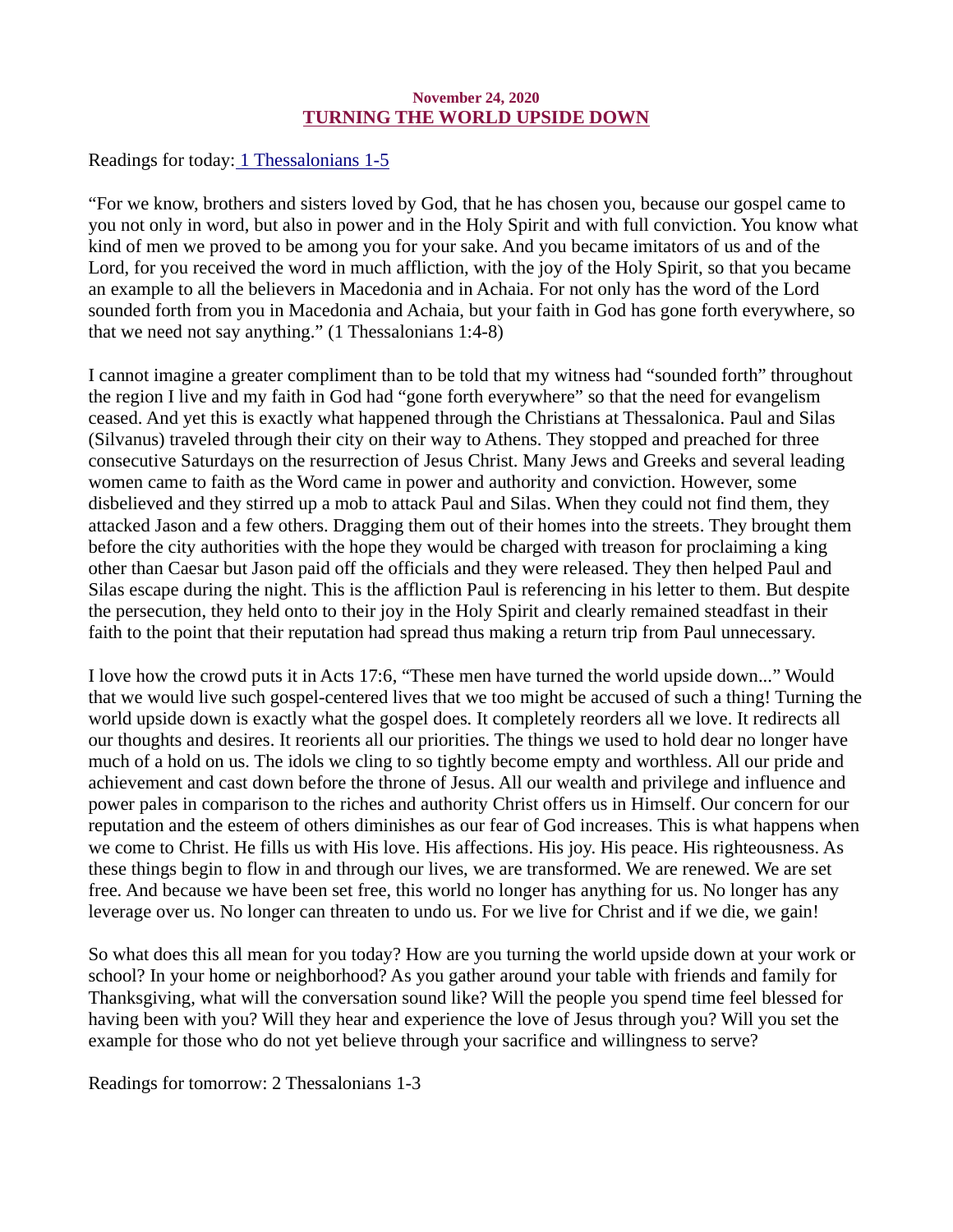# November 25, 2020 GOD IS MY HELPER

<span id="page-27-0"></span>[Readings for today: 2 Thessalonians 1-3](https://www.biblegateway.com/passage/?search=2+Thessalonians+1-3&version=ESV)

"To this end we always pray for you, that our God may make you worthy of his calling and may fulfill every resolve for good and every work of faith by his power..." (2 Thessalonians 1:11)

A common misconception in the Christian life is that while God performs the act of salvation, the rest of life is up to us. We raise our hands and come forward as a response to the Holy Spirit's work of regeneration in our hearts but then leave the sanctuary with this inner resolve to live by our own willpower. How many sermons have we heard over the years that could double as secular motivational talks? How many Bible studies turn into self-help sessions with a little Jesus thrown in? How many conferences and retreats have we attended where the main message was simply work harder? Do more? Be better for Jesus? I cannot tell you how many times I have picked up a book, downloaded a podcast, or attended a conference hoping to hear the gospel only to be told overtly or covertly that the quality of my life really depends on me. My self-discipline. My ability to resist temptation. The intentional way I live my life. I can't tell you how many times I've fallen into this trap as a preacher myself!

The Bible is clear. We simply do not have the power to live the Christian life. We do not have the will or the discipline to make it happen. Left to our own devices, we will struggle. Left to our own resources, we will fall. Trusting in our own strength, we will fail. Living the Christian life is not a matter of learning some new techniques. It's not a matter of turning over a new leaf. It is about transformation. Total-life transformation from the inside out and it is the work of God.

In the verse above, Paul prays for three things for his Thessalonian friends. All of them come from God. Not a single one is rooted in the human heart. He prays God will make them worthy of His calling. Essentially, he is praying for God's Spirit to so root and ground them in the righteousness of Christ that every facet of their lives - home, community, work, school, etc. - would reflect His glory. He prays their lives might become a living reflection of the reality God has already brought about through their salvation in Jesus Christ. In Christ we are the very righteousness of God. Those called by Christ are constantly being formed and re-formed into His image, thereby being made worthy of the initial call God placed on their lives when He first saved them.

This involves human activity of course. A change in human behavior. But even that is not accomplished through our willpower alone. The second thing Paul prays for is for God to fulfill their every resolve for good. Each and every day, we are faced with a fundamental choice. Will I live for God or will I live for me? Will I live selflessly or selfishly? Will I seek to honor God or will I gratify the desires of the sinful nature? This fundamental choice works itself out in lots of different situations in every facet of our lives. It pops up in every conversation. Every task assigned to us. Every chore we perform. Every interaction we have with another divine image-bearer who crosses our path. However it manifests itself, the fundamental choice is always the same. Will we do good or evil? And because we are predisposed through our sinful nature to do evil, we need God's help to do good.

The final thing Paul prays for is the power to perform every work of faith. Once God has called us and set us apart for Himself. And once He has reoriented our desires away from evil and towards the good. The final piece we need is the power to actually perform the action. We need the power to actually take the next step. To confirm our calling by acting on our resolve to walk by faith and not by sight. Only by tapping the limitless power of the indwelling presence of the Holy Spirit will we ever find the strength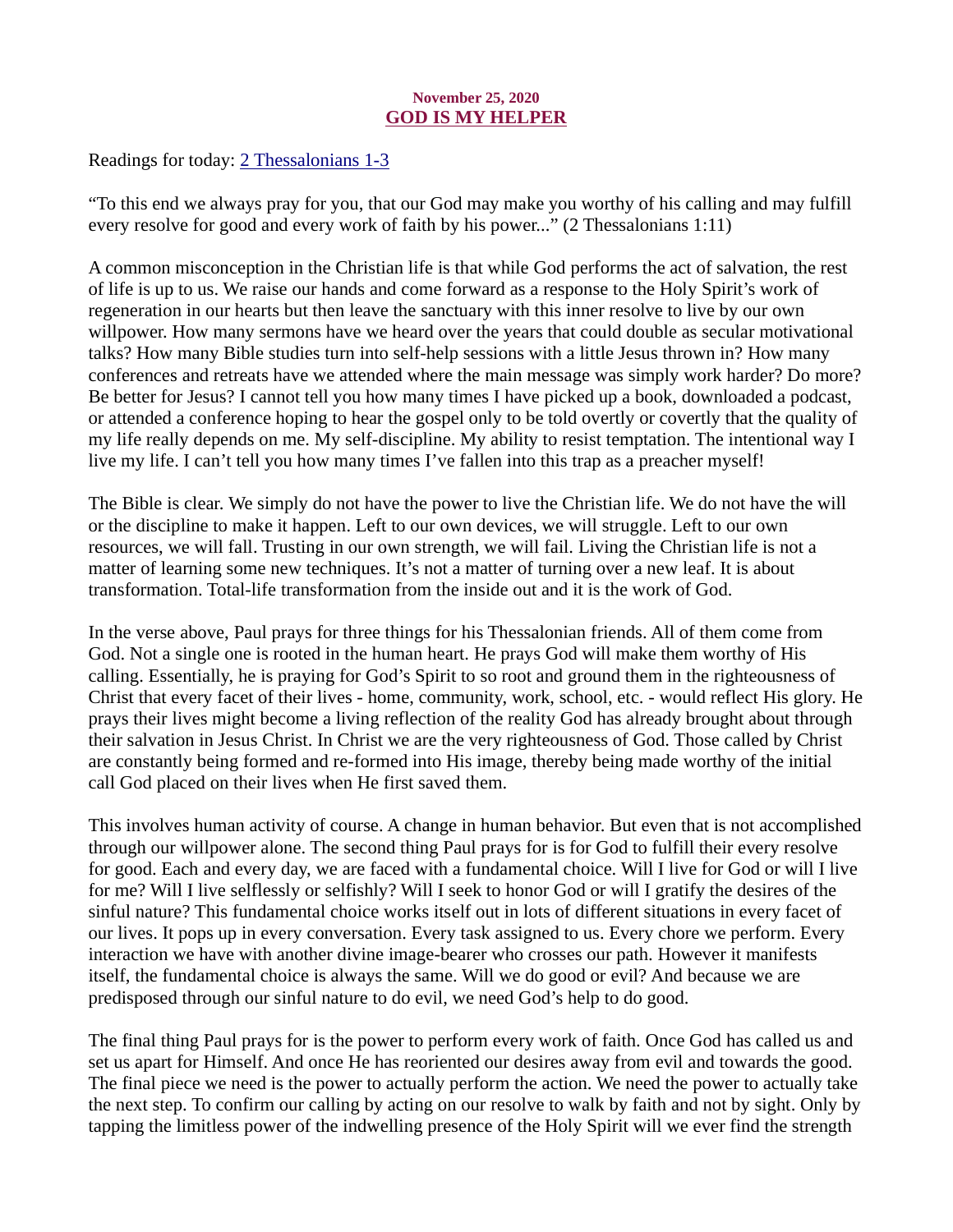to live for Christ. And this is why we must spend so much time with Him. Learning to hear His voice. Seek His wisdom. Surrender to His strength. This is why prayer and meditation on Scripture is absolutely vital to the Christian life. It's why weekly worship with a local body of believers is essential for every single Christian. It is through these ordinary "means of grace" that God makes us worthy of His calling. Fulfills our every resolve for good. And gives us the strength to perform every work of faith.

Years ago, a professor challenged me with a quote from Evagrius Ponticus, one of the most influential theologians of the 4th century. Ponticus defined the sin of pride as living as if God were not our helper. So here's the fundamental question…is God your helper? Do you see the hand of God at work in every part of your life? Do you thank God for all His benefits? Do you praise God for the mercies He has shown you? Do you lean on God for all you need for this life and the next?

Readings for tomorrow: Acts 18:19-19:41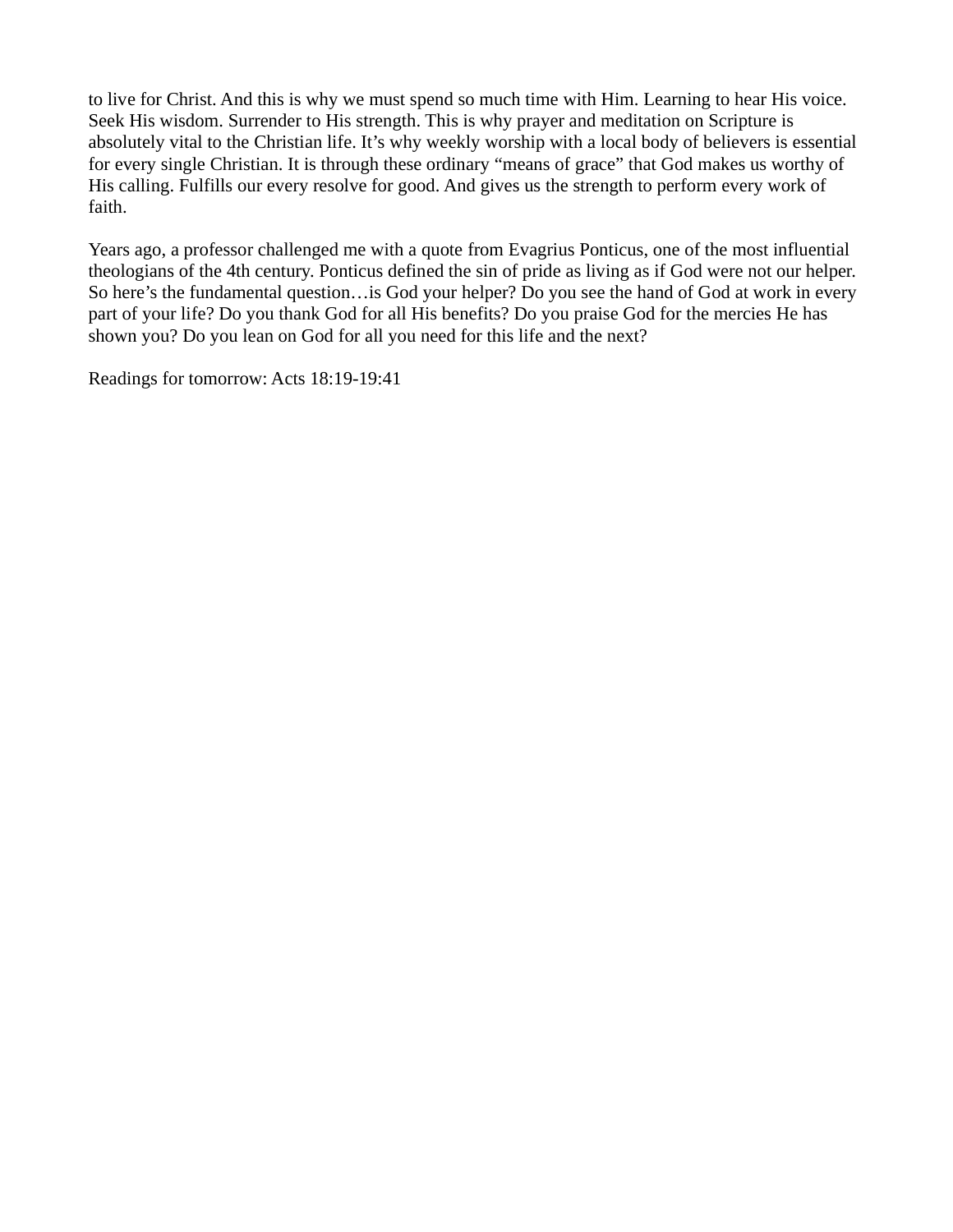# November 26, 2020 GIVING THANKS

<span id="page-29-0"></span>Readings for today: **Acts 18:19-19:41** 

"We give thanks to God always for all of you, constantly mentioning you in our prayers, remembering before our God and Father your work of faith and labor of love and steadfastness of hope in our Lord Jesus Christ." (1 Thessalonians 1:2-3)

"We ought always to give thanks to God for you, brothers and sisters, as is right, because your faith is growing abundantly, and the love of every one of you for one another is increasing." (2 Thessalonians 1:3)

"For this reason, because I have heard of your faith in the Lord Jesus and your love toward all the saints, I do not cease to give thanks for you, remembering you in my prayers, that the God of our Lord Jesus Christ, the Father of glory, may give you the Spirit of wisdom and of revelation in the knowledge of him, having the eyes of your hearts enlightened, that you may know what is the hope to which he has called you, what are the riches of his glorious inheritance in the saints…" (Ephesians 1:15-18)

The Apostle Paul was a thankful man. We see it over and over again in his letters. He thanks God for just about every single church. He thanks God for just about every single brother and sister in Christ. He is thankful for the ways he sees God at work in their midst. Amidst hardship. Persecution. Division. He thanks God for His miracles. He thanks God for His blessings. He thanks God for the grace He has lavished on us in Jesus Christ. And when one reads Paul's letters, we might be tempted to think life was pretty good for Paul. He must have had it okay. He must have never faced struggles or temptations or wrestled with anxieties and fears. Friends, nothing could farther from the truth.

Paul suffered throughout the course of his life. Especially after becoming a Christian. He worked long hours. He was beaten. He was imprisoned. Subject to death threats. Five times he received 40 lashes. Three times beaten with rods. Once he was stoned and left for dead. Three times shipwrecked and at least one of those times he spent a day and night adrift at sea. He lived in constant danger on his travels. Not just from the elements or from the roving bands of highwaymen who often waylaid people on the road but from his own people. He often went sleepless. Often went hungry. Often suffered from exposure. He struggled with anxiety over his churches. Fears of their future. His was no easy life. And yet he was thankful.

How is such a thing possible? In the face of COVID. Economic hardships. Stay at home lockdowns. Fears over physical, mental, emotional, and spiritual safety. How is it possible in a world where death seems to lie around every corner. Cancer. Heart attacks. Strokes. My wife and recently had two college friends suffer brain bleeds. One survived. The other did not. And we grieve with both families. I think about the earthquakes, hurricanes, tornadoes, drought, wildfires, or famine over which we have so little control. The suffering these natural disasters create is enormous. I think about life-threatening poverty around the world. Men and women and children suffering from addiction. I think about the burdens I carry. Anxieties over the churches I serve. Fears for my own family. Uncertainty over the future. It's enough to drive me mad.

God calls us to a different way. The way of thanksgiving. "Give thanks in all circumstances; for this is the will of God in Christ Jesus for you." (1Thessalonians 5:18) He calls us to focus our minds on "whatever is true, whatever is honorable, whatever is pure, whatever is lovely, whatever is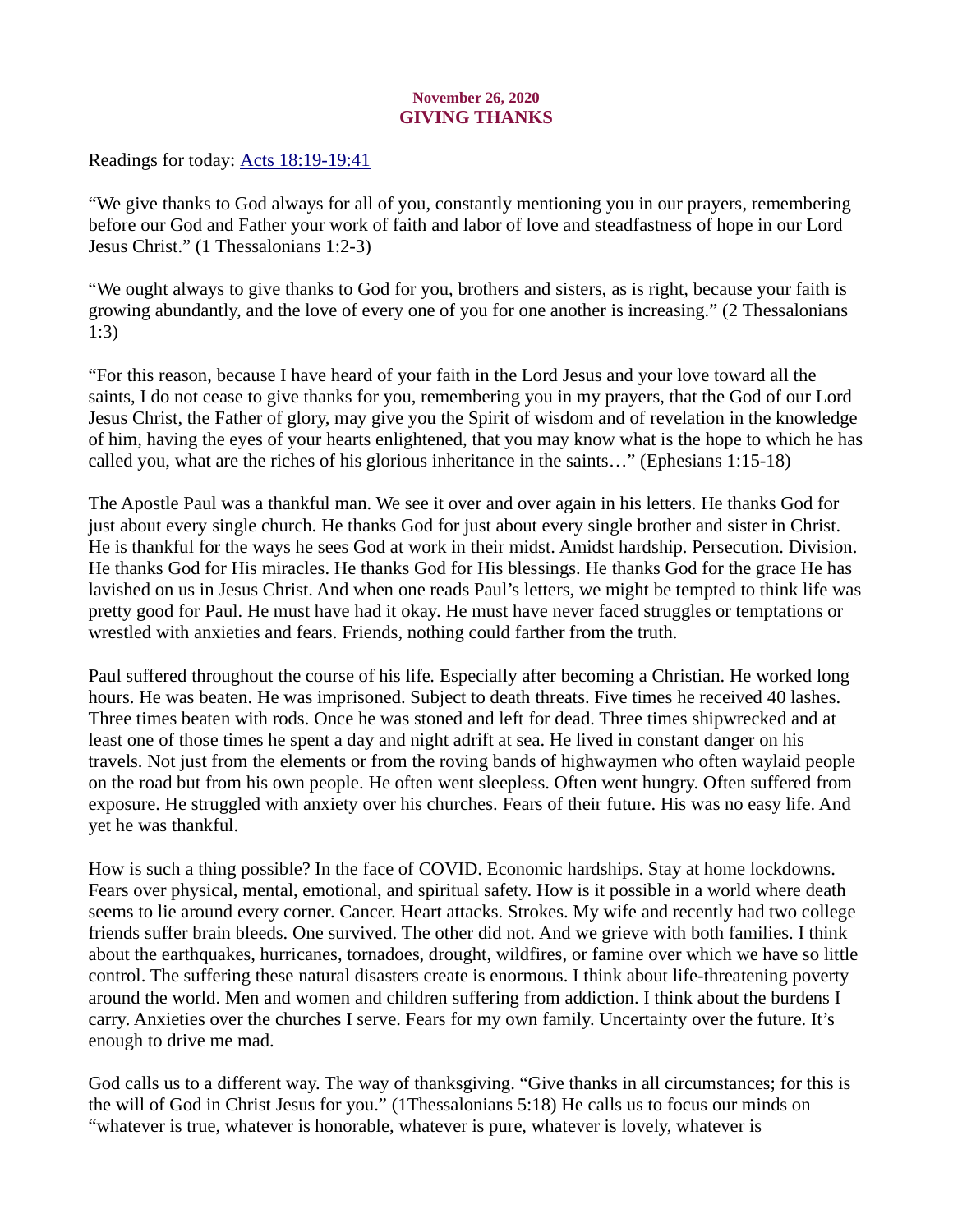commendable, if there is anything of excellence or anything worthy of praise." (Phil. 4:8) He calls us to consider the blessings and the riches of grace which He has lavished on us. (Eph. 1) Finally and most importantly, He calls us to "fix our eyes on Jesus, the author and perfecter of our faith, who for the joy set before Him endured the cross, despising the shame, and is seated at the right hand of the throne of God." (Hebrews 12:2) This is why we give thanks, friends! God Himself has come into this violent, dark, capricious, unfriendly, unsafe world not to condemn us but to save us! To lift us up out of the pit. Out of the miry clay. Out of the depths of our depression and despair. Happy Thanksgiving!

Readings for tomorrow: 1 Corinthians 1-4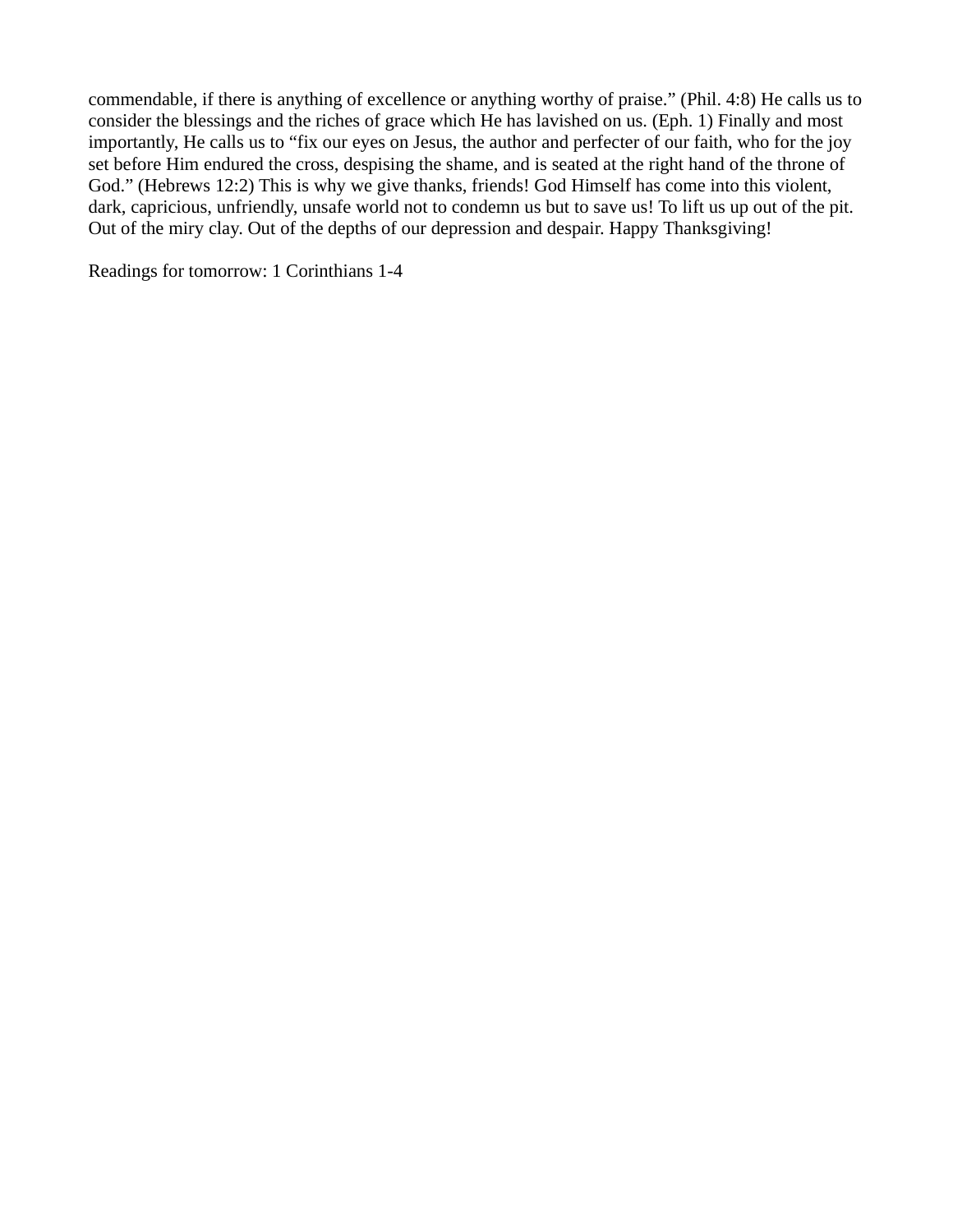# November 27, 2020 THE MIND OF CHRIST

<span id="page-31-0"></span>[Readings for today: 1 Corinthians 1-4](https://www.biblegateway.com/passage/?search=1+Corinthians+1-4&version=ESV)

Seeking the mind of Christ. It's the primary responsibility for the Christian as we seek to navigate the challenges of this world. It is a higher priority that our own happiness. A higher priority than our own comfort. A higher priority than our own success. It is more important than our pride. More important than our public reputation. More important than our political allegiances. We know we have discerned the mind of Christ when there is spiritual unity and godly humility and mutual submission. We see the mind of Christ in action when there is forgiveness and grace and reconciliation. We recognize it in those who are willing to be last so that others might be first. Those who are willing to decrease so that others may increase. Those who are self-effacing and who practice the art of self-forgetfulness.

Seeking the mind of Christ has never been easy. The early Christians in Corinth struggled mightily with the concept and to embrace the practice. They were divided. They followed charismatic human leaders rather than Christ Jesus Himself. They sought the wisdom of this world. They wanted to be esteemed by the top philosophical thinkers of their day. They boasted in their own ability. The depth of their spiritual maturity. They stood in judgment over those who seemed "less spiritual." They wanted all the credit for the ministry they were building. They refused to share the glory with another. They wanted to be known. They wanted to be influencers. They wanted to be taken seriously and treated with respect by the culturally elite of their day. But the gospel calls us to a different way.

How do we seek and find the mind of Christ? There is only one way path. The path of humility. Relinquishment. Surrender. Listen to how Paul describes it for his Corinthians friends…

"For the word of the cross is folly to those who are perishing, but to us who are being saved it is the power of God." (1 Corinthians 1:18)

"For since, in the wisdom of God, the world did not know God through wisdom, it pleased God through the folly of what we preach to save those who believe. For Jews demand signs and Greeks seek wisdom, but we preach Christ crucified, a stumbling block to Jews and folly to Gentiles...For the foolishness of God is wiser than men, and the weakness of God is stronger than men." (1 Corinthians 1:21-23, 25)

"But God chose what is foolish in the world to shame the wise; God chose what is weak in the world to shame the strong; God chose what is low and despised in the world, even things that are not, to bring to nothing things that are, so that no human being might boast in the presence of God." (1 Corinthians 1:27-29)

"For I decided to know nothing among you except Jesus Christ and him crucified. And I was with you in weakness and in fear and much trembling, and my speech and my message were not in plausible words of wisdom, but in demonstration of the Spirit and of power, so that your faith might not rest in the wisdom of men but in the power of God." (1 Corinthians 2:2-5)

These are some of the most powerful passages in the New Testament. They resonate deep within us for we recognize the Spirit who inspired them. God's ways are not our ways and His thoughts are not our thoughts. God is not bound by human wisdom. God cannot be reduced to human categories. He is completely and utterly free from any constraints in this world. He makes foolish the wise. He makes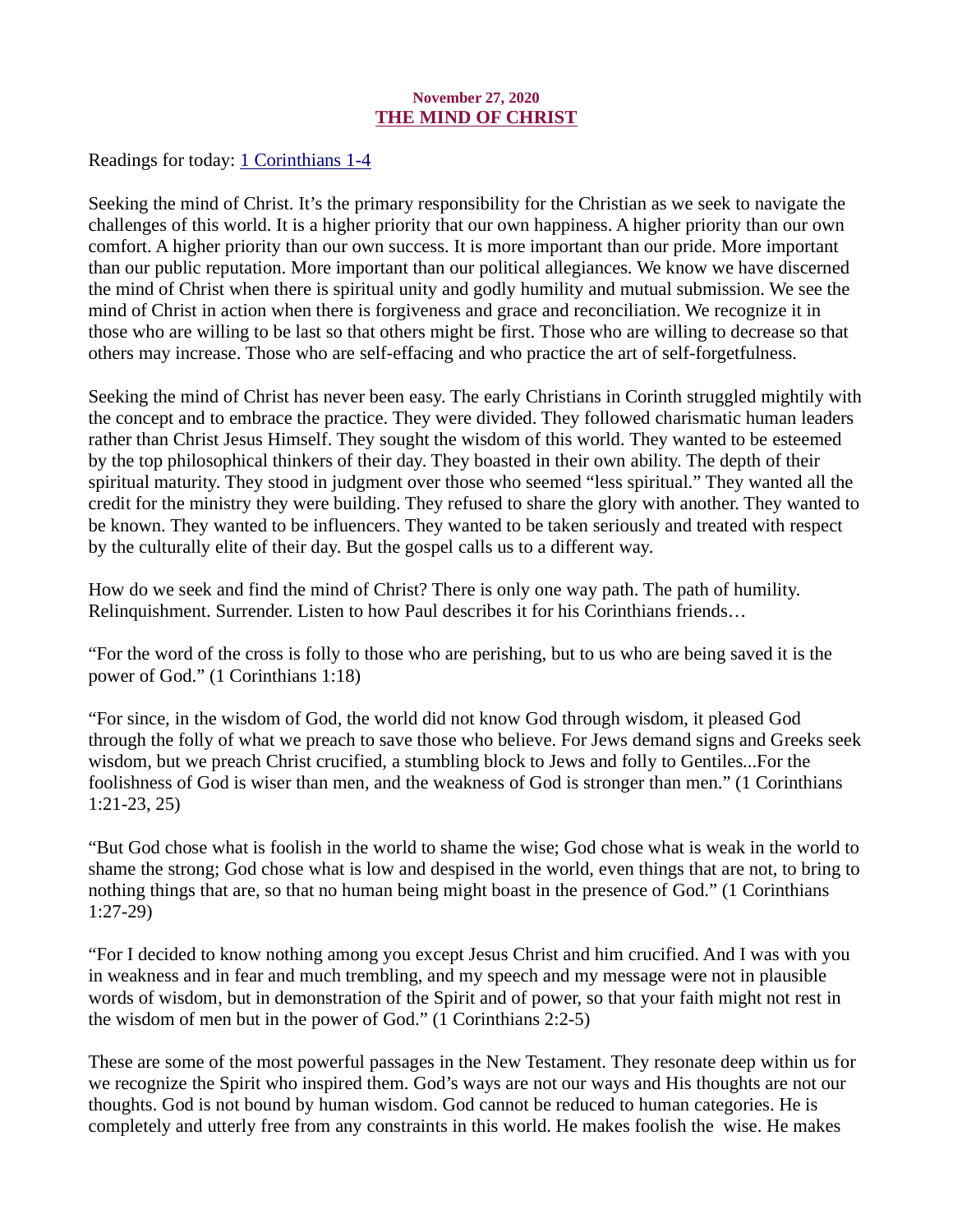weak the strong. So if we are to seek the mind of Christ, we must lay aside our natural inclinations. We must lay aside our pride and ego and desire to be in control. We must lay aside our anxieties and fears. Instead, we must trust Him to reveal Himself in His time and in His way. We must seek to know nothing except Christ. We must seek to follow Christ in His footsteps. We must align our hearts with Christ. As we do, we will find ourselves being built up together as God's Temple. He will come to dwell in our midst. He will come to fill us and sanctify us.

Friends, resist the temptation to believe your own hype. Resist the temptation to believe you are "something" in this world. Resist any notions of power and privilege. Let go and let God have all the glory! The reality is we are simply servants of Christ. We are simply stewards of the mysteries of the gospel. We do not own the gospel. It is not ours to command or control. We do not own Christ. He is not ours to direct nor is He under our authority. God is God and we are not. Christ is Christ and we are not. We serve at His pleasure. We bow before His throne. We live and move and have our being under His sovereign authority. And this sets us free from all the strivings and struggles of this world. Seek the mind of Christ! Let your heart be filled with the love of Christ! Let all you do be motivated by a desire to honor Christ! This is His will for our lives.

Readings for tomorrow: 1 Corinthians 5-8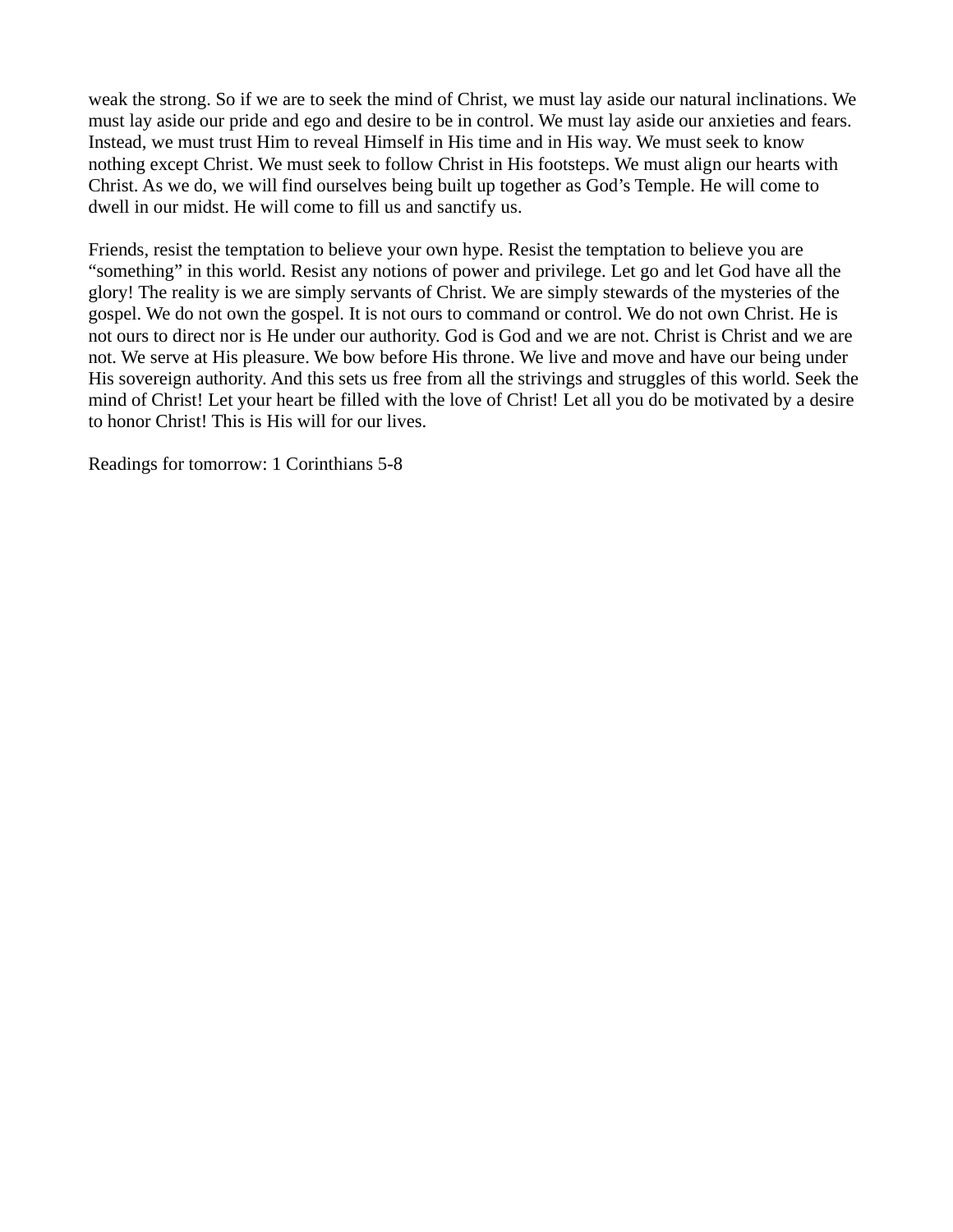#### November 30, 2020 WAIVING OUR RIGHTS

<span id="page-33-0"></span>[Readings for today: 1 Corinthians 9-11](https://www.biblegateway.com/passage/?search=1+Corinthians+9-11&version=ESV)

As Americans, we believe every human being is endowed with inalienable rights. Among these are a right to life. A right to liberty. A right to pursue happiness. These rights are embodied in our Constitution. They are explored in further detail in our Bill of Rights. Indeed, once could say our entire legal code is an attempt to flesh out how we define our "rights." We have a "bill of rights" for taxpayers, patients, students, etc. When we arrest people for crimes, the first thing we do is inform them of their rights. We advocate in the global community for the enforcement of human rights and we often take action if we feel such rights are violated. Most of our hottest political debates center around what we perceive to be our "rights." The right to life vs. the right to choose. The right to bear arms vs. the right to keep our children safe. The right to defend our borders vs. the human rights of immigrants/refugees seeking asylum from extreme poverty and violence in their home countries. Even on an individual level, we cling to our "rights" and react strongly if we feel they are being infringed upon or violated.

The Apostle Paul could not be more different. Because he believes with all his heart in the saving grace of Christ, he willingly surrenders his rights for the greater glory of the gospel. Paul has every "right" to assert his authority as an apostle. Every "right" to get married. Every "right" to work for a living. Indeed, he has every "right" to make his living off the gospel just like the Levitical priests. Paul has every "right" to eat or drink whatever he wants since God has set aside the kosher food laws of the Old Testament. He has every "right" to circumcise or not circumcise, depending on the situation. If Paul were to really assert his "rights", he could claim privilege as a Jew among Jews, "circumcised on the eighth day, of the people of Israel, of the tribe of Benjamin, a Hebrew of Hebrews; as to the law, a Pharisee; as to zeal, a persecutor of the church; as to righteousness under the law, blameless." (Phil. 3:4-6) But Paul is more than willing to relinquish any and all of his rights...why? Because "he counts everything as loss because of the surpassing worth of knowing Christ." (Philippians 3:8)

Part and parcel of becoming a Christian means waiving whatever rights we believe we are entitled to as human beings, American citizens, you name it. We have to be willing to lay these things down for the greater privilege of serving Christ. Christ demands total and complete allegiance. He will not allow our "rights" to get in the way of His glory and the advancement of His Kingdom. Not even those most fundamental rights of life, liberty, and the pursuit of happiness. Does this mean Christians can never be happy? Never be safe? Never be free? Of course not. What it means is that even these rights we hold so dear cannot get in the way of the gospel. As Paul writes, "we endure anything rather than put an obstacle in the way of the gospel of Christ." (1 Corinthians 9:12)

Ultimately, "rights" have to do with identity. Wherever we ground our identity, we will guard and protect those rights fiercely. Think about the culture wars that are currently raging and what that reveals about where so many find their identity and thus their "rights" as individuals. Gender. Sexuality. Race. Political affiliation. National citizenship. Economic status. Educational level. All of these things become part of our identity. Some we are born with. Some we achieve over the course of our lives. Christ calls us to lay all of them down. To willingly and joyfully surrender them for the even greater privilege of becoming His disciple! Once our identity is grounded in Him, we realize all the "rights" we've been clinging to are rubbish compared to the magnificence of His amazing grace. This, in turn, gives us unbelievable freedom. I love how Paul puts it, "For though I am free from all, I have made myself a servant to all, that I might win more of them. To the Jews I became as a Jew, in order to win